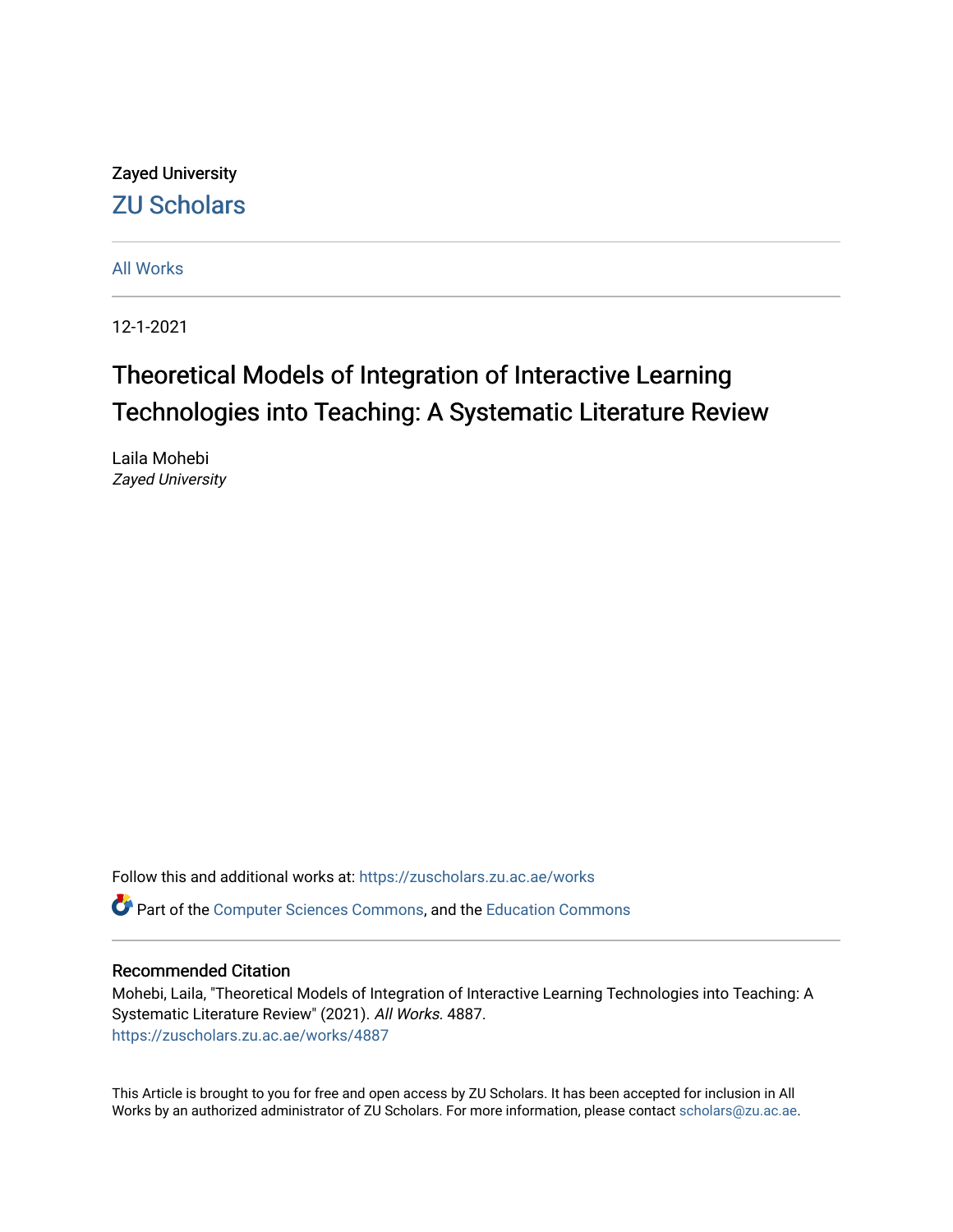*International Journal of Learning, Teaching and Educational Research Vol. 20, No. 12, pp. 232-254, December 2021 https://doi.org/10.26803/ijlter.20.12.14 Received Sep 30, 2021; Revised Dec 20, 2021; Accepted Dec 22, 2021*

# Theoretical Models of Integration of Interactive Learning Technologies into Teaching: A Systematic Literature Review

#### **Laila Mohebi**

Zayed University, Dubai, United Arab Emirates <https://orcid.org/0000-0003-2640-4532>

**Abstract.** With the fast progress of technology and the vast amount of research papers related to technology integration in education being published yearly, a study that reviews models used in these papers is needed. Therefore, this paper (1) reviewed and analysed theoretical frameworks with models used for integration of technology in classrooms, (2) reviewed studies that discussed the impact of technology integration on students' learning capabilities, and (3) discussed the importance of preparing teachers to effectively integrate technology in teaching. The models reviewed were: Teacher Thoughts and Action Process (TTAP), Theory of Planned Behavior, Expectancy-Value Theory of Achievement Motivation (EVAM), Substitution Augmentation Modification Redefinition (SAMR), Technology Acceptance (TAM), Unified Theory of Acceptance and Use of Technology (UTAUT), and Technological Pedagogical and Content Knowledge (TPACK).

**Keywords:** technology integration; technology models; technology in classrooms; technological pedagogical; content knowledge

#### **1. Introduction**

Technology has become an inseparable part of our daily lives, and therefore it warrants its usage in training teachers in order to enhance learning and teaching in the 21st century. Today, updating software and educational materials have been made easier through the use of technology. Students and teachers can be connected worldwide through Internet-enabled devices and learners, therefore, can communicate across the globe and share vital information and the experience of learning. Several studies provided evidence that technology is essential in modern learning environments and that technology being readily available in many countries (; Pavlou, 2019), yet its application in education is still ineffective. Different theories and models have been developed to assist teaching and learning using different forms of technology to support the challenging integration of technology in education. In their analysis of e-learning

©Author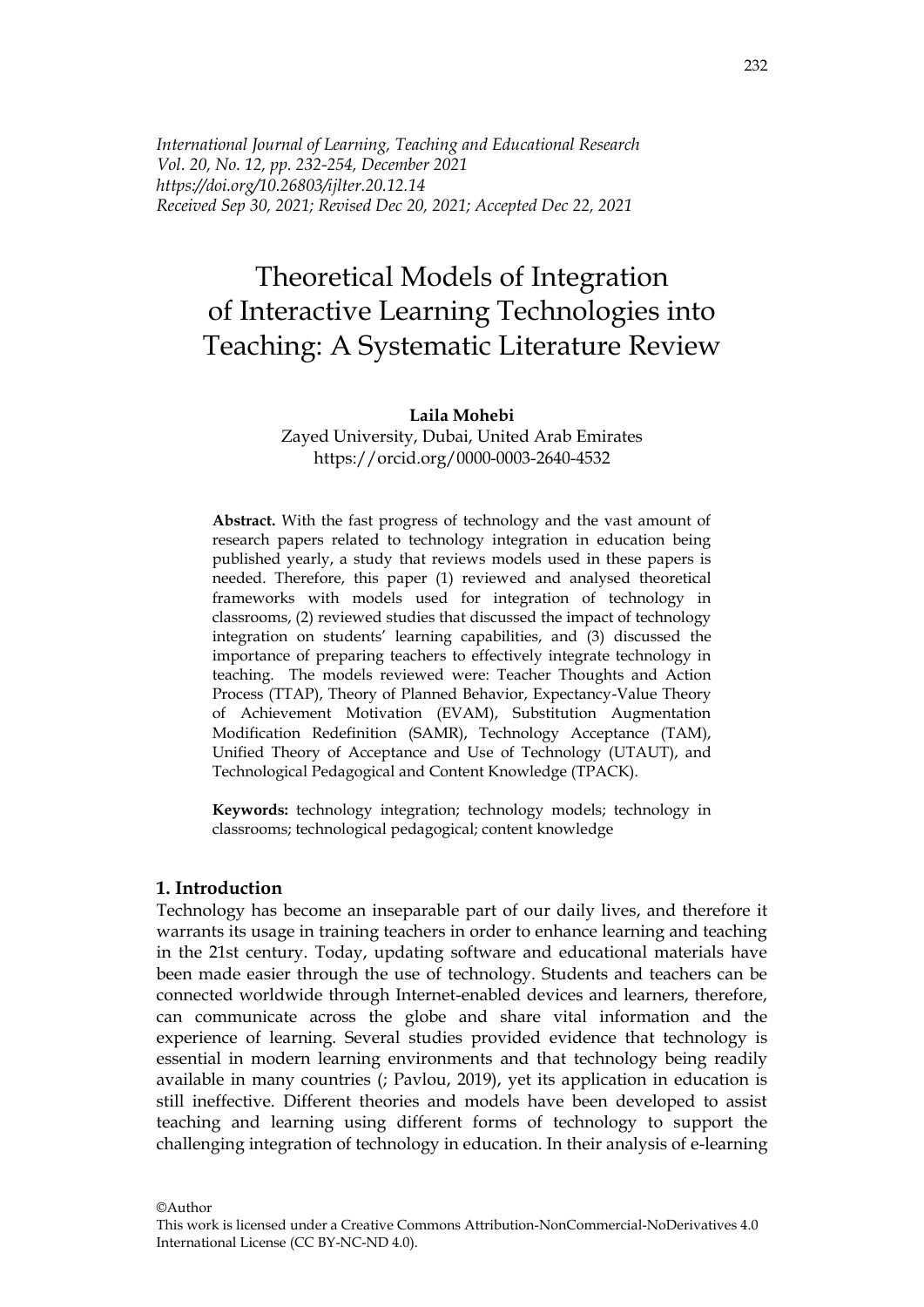theories and models, some authors (Cheng et al., 2020; Avci et al., 2020) suggested that in order to successfully adopt technology, it is essential to understand how to facilitate technology integration in educational settings and the importance of this. They further define theories as "an empirically-based explanation of factors that affects learning when integrating technology with education" (Sang et al., 2010, p. 109).

In the last few decades, various models and theories have been used to study technology integration in classrooms and teachers' roles, preparedness and capabilities. Ideally, theories and models are sources that support educators in the integration process. Studies have shown many learning theories, but the dominant categories are cognitivism, behaviourism, and constructivism (Mahini et al., 2012). With the fast progress of technology and the vast amount of research papers about technology integration being published yearly, a study that reviews models and analyses is needed. In addition, a thorough review of theoretical frameworks used the integration of technology in classrooms is scarce. Therefore, this paper has the following research objective:

- 1- To review and analyse theoretical frameworks with models used for integration of technology in classrooms;
- 2- To review and understand the impact of technology integration on students' learning capabilities; and
- 3- To review the importance of preparing teachers to effectively integrate technology in teaching.

### **2. Theoretical Framework**

The below sections will review and analyse the following models:

- 1- Teacher Thoughts and Action Process (TTAP).
- 2- Theory of Planned Behaviour.
- 3- Expectancy-Value Theory of Achievement Motivation (EVTAM).
- 4- Substitution Augmentation Modification Redefinition (SAMR).
- 5- Technology Acceptance Model (TAM).
- 6- Unified Theory of Acceptance and Use of Technology (UTAUT).
- 7- Technological Pedagogical and Content Knowledge (TPACK).

These models were selected because they are widely used by researchers when reviewing papers that focus on integrating technology in classrooms. The frameworks complement each other and can investigate different elements of technology integration into the educational context. For instance, to examine influencing factors of ICT integration in China, Sang et al. (2010) used the Teacher Thoughts and Action Process model (TTAP), the Theory of Planned Behaviour (TPB), and the Expectancy-Value Theory of Achievement Motivation (EVAM). What follows will focus on each model and the researchers that chose it as their framework.

### **2.1.Teacher Thoughts and Action Process (TTAP) Model**

The Teacher Thoughts and Action Process (TTAP) model explains the common relationship between teacher thought processes and related teacher behaviour. The model was developed by Peterson and Clark in 1978. They presented and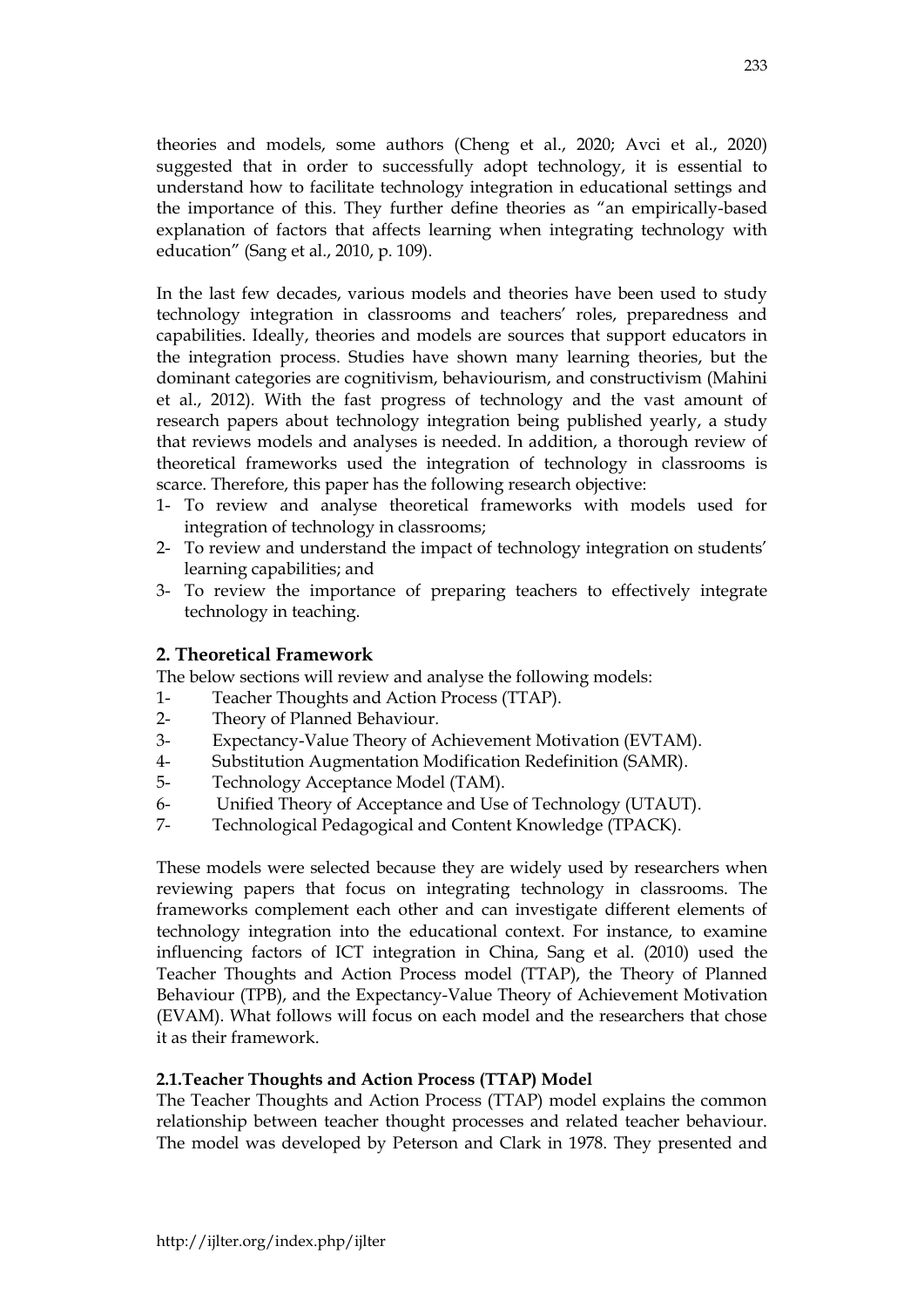advocated the teaching profession and the role of teachers as important and as specialized as that of a doctor, lawyer or any other professional. While their research aimed to understand the overall dynamics of a classroom and the quality of education imparted, they maintained that it is imperative to understand the thinking and the mindset of a teacher which is at the base of planning, decision-making and the demonstration of certain interactive behaviours within a class and with the students. Therefore, the overall objective of TTAP is to dig deeper into understanding the fundamentals and underlying intricacies of the teaching process, and how it is closely associated with the thought process of the teachers and observable actions that take place as a result of that. In general, the model consists of two aspects:

• Teacher's thought process: an individual thought process is a phenomenon which takes place inside the brain and cannot be measured directly. It can only be measured based on the actions taken as a consequence and their overall impact. The thought process includes the engaging thoughts and decisionmaking, the belief system and the associated theories built around it, and finally, the overall planning part which can include the three stages of pre-, post- and interactive thoughts. It can also be used to categorize teachers according to these three stages as teachers distinguish themselves in their thought processes.

• Teacher's actions and their effects are observable and can be easily demonstrated, measured and assessed while the teacher is engaged in a classroom activity. The parameters that can determine the teacher's measurable actions would include the engagement and overall behaviour of the teacher as well as the students and e students' overall achievements.

The core of the model is that interactions between the underlying factors in both streams (i.e., the thought process and the observable actions) are cyclic and not linear. Whereas, teacher's thought process cannot be directly measured; it can however be influenced by a number of factors that limit or inhibit it in a certain direction, either for the best or for the worse. For instance, the autonomy given to the teacher in designing a curriculum as well as the involvement and participation in the overall decision-making process would determine the flexibility and level of effort put in place by the teacher in his/her thought process. Similarly, the student-teacher and teacher-student interaction is reciprocal and closely associated with the overall achievement of the students.

#### **2.2. Theory of Planned Behaviour**

The Theory of Planned Behaviour (TPB) by Ajzen (1980) is an extended work towards the earlier known model which is the Theory of Reasoned Action (TRA). In this regard, Ajzen stated that:

> *human behaviour is guided by three kinds of considerations: beliefs about the likely consequences of the behaviour (behavioural beliefs), beliefs about the normative expectations of others (normative beliefs), and beliefs about the presence of factors that may facilitate or impede performance of the behaviour (control beliefs) (Ajzen & Fishbein, 1980, p. 2).*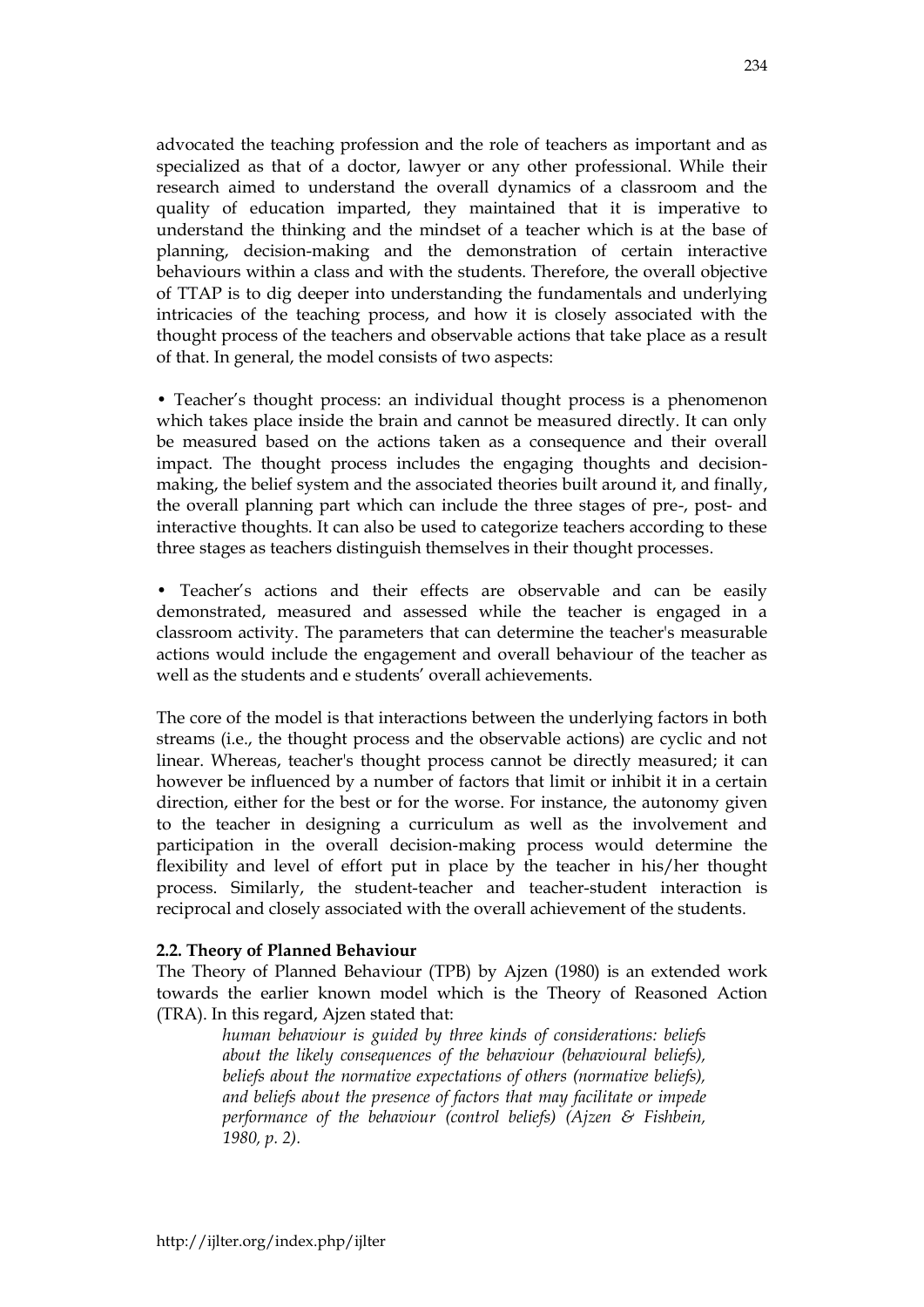This model argues that a particular action by a person is driven by the attitude towards that particular behaviour. In general, the TPB advocates that there are certain parameters and factors which all come to contribute to a person's intent towards a particular behaviour. The overall intent of a person is believed to be driven by the following three factors:

• Attitude to Use (ATU): the attitude towards certain behaviour;

• Subjective Norm (SN): the suitability and importance of exhibiting certain behaviour as perceived on behalf of the people significant in certain scenario;

• The perceived behavioural control (PBC): the overall controlling factor and the pre-conceived level of difficulty or ease in exhibiting a certain behaviour. PBC is said to have a major impact in making strong correlations with one's intent to use technology.

Once an insight is created in a person's positive or negative intent towards certain behaviour, the behaviour can easily be understood. In this case, the TPB concept has been effectively used to evaluate the intention for adoption of technology in pre-service as well as in-service teachers.

### **2.3. Expectancy-Value Theory of Achievement Motivation**

The Expectancy-Value Theory of Achievement Motivation (EVTAM) is a model developed by Wigfield and Eccles (2000). This model was originally proposed to measure children's keenness in performing, achieving and carrying on a certain task. The EVTAM is primarily used "to explain how expectancies and values directly and indirectly influence achievement, choices, performance, effort, and persistence across a wide range of academic and physical domains and age groups" (Hood et al., 2012, p. 73).

The three main factors of the expectancy-value theory framework are presented as follows:

• Expectation of Success: the expectations of an individual about the completion of a task or the adoption of a technology both in the present as well as in future scenarios;

• Achievement Related Choices: the overall goals and objectives of an individual in achieving and completing certain tasks;

• Associated Task Value: the value proposition from an individual committed to the task. This includes the importance of the task, its overall usefulness, the value to oneself, and the cost of completing.

In real-life scenarios, every individual has a different belief system, exhibits different attributes and acts differently to changes or new requirements. Some individuals would be quick learners and would adapt very easily to the change in their environment, whereas others would not. Overall performance of an individual is a direct derivative of the overall belief system, expectations and the value associated with that task. . Additionally, it allows researchers and policy makers to work effectively on the areas which directly impact the overall performance. Applying this model in a classroom environment provides a very useful insight in the end results. To make it clearer, any combination of beliefs and evaluations developed about a certain classroom management technique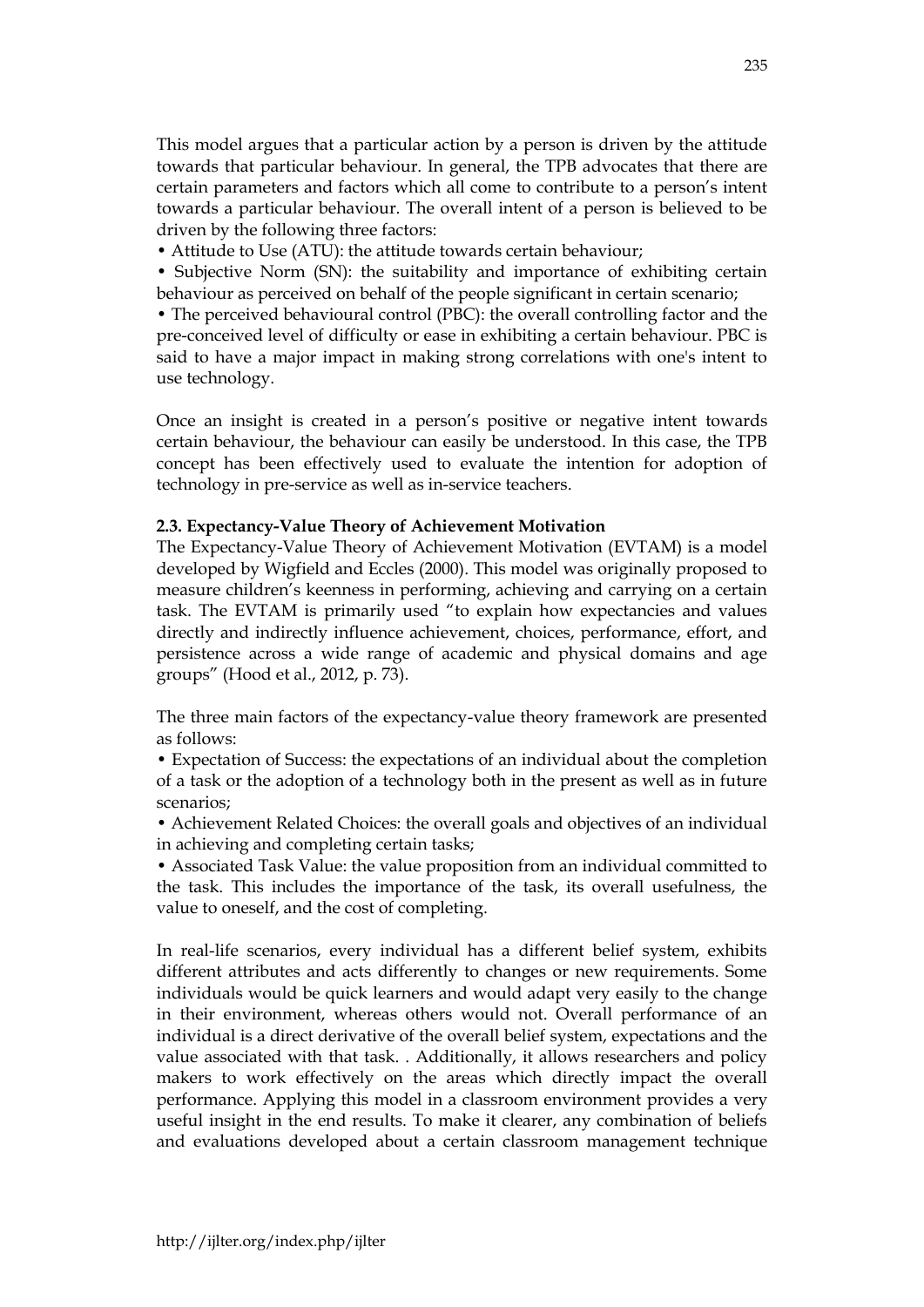could be either positive or negative. If positive, the teacher would likely continue to use it, but if negative, he/she would avoid it.

#### **2.4. Substitution Augmentation Modification Redefinition (SAMR) Model**

The Substitution Augmentation Modification Redefinition (SAMR) model, developed in 2010 by the education researcher Ruben Puentedura (Terada, 2020), is an important guideline and a fundamental framework for the integration of technology in today's classrooms. In today's fast pacing and technologically evolving the world, every student is a carrier of a technological intervention which is a substitute and an augmented aid to conventional means of teaching. SAMR discusses the use and integration of these technological interventions/devices such as smart phones, iPads, Kindle, smart tabs, etc. into the conventional means of teaching so that both of these streams can be clubbed together to enhance the effectiveness of the teaching methods. According to Chou et al. (2012), SAMR is a method for both staff and students to gain expertise in new consumer technologies and software in order to enhance 21st century skills. SAMR views each technological intervention/device as a new task and offers a structural model which defines the stages of these transitions. Broadly segregated into 'Enhancing' and 'Transforming' SAMR within these two broad categories have the following four stages:

• Substitution: specifies the incorporation of technology into the conventional classroom system whereby the technology (digital) acts as a better substitute for the already existing teaching methods (analogue) and practices. This is the realization part of the framework. Students, for example, can utilize a voice thread software to build a presentation that allows viewers to remark and annotate.

• Augmentation: centres around the technology modalities which is to be used as a direct or indirect tool for assisting and aiding the entire education process. It is seen as a functional improvement. Students, for example, can utilize Google Doc's comment function to engage with others, or Google Earth to "visualize" geography and tag specific spots.

• Modification: requires the modification in the existing processes and practices to make room for the technology to play its new role. Tasks are redesigned according to the technology used. For example, students can use audio-books to add audio to stories.

• Re-definition: allows teachers to create new avenues, new streams and new tasks keeping in view the offerings technology has to make that could not have been imagined before. For example, instead of paper and pencil, pupils can choose a word processing tool.

At the first two levels, technology is used for the enhancement of the learning experience, whereas in the last two levels, the technology is used to transform learning tasks and experiences through modification and redefinition. Thus, the use of technology can better promote student outcomes. In this sense, Angelo´s study (2017) explored teachers´ and administrators´ perception of the SAMR model in integrating technology into the classroom environment. The study found that educators using the SAMR model were more capable of facilitating technology adoption at the service of better pedagogical results. Also, it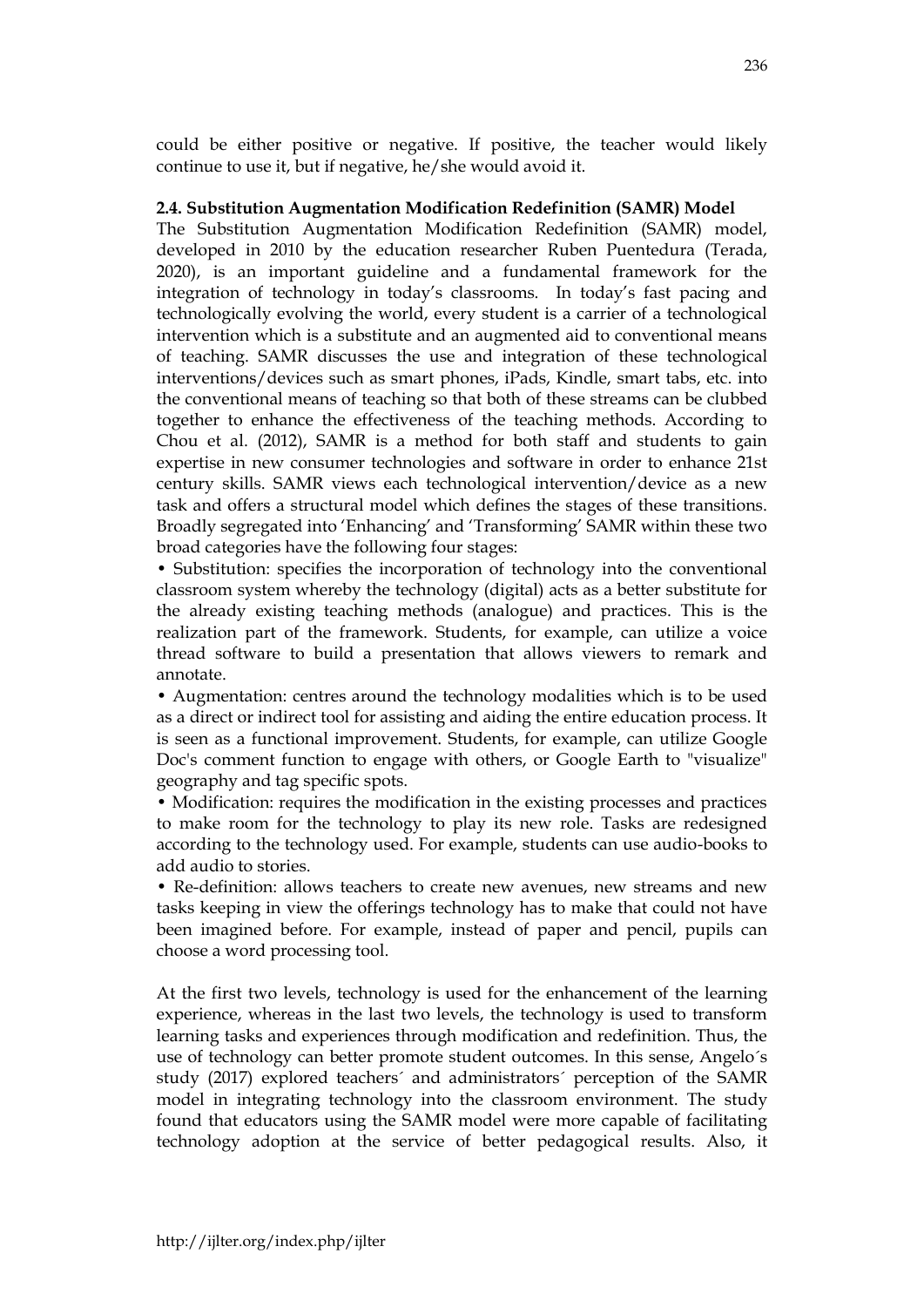underscored that SAMR altered teachers' observable practices by pushing them to incorporate technology on a greater degree.

# **2.5. Technology Acceptance Model (TAM)**

The Technology Acceptance Model (TAM) is a working model developed by Davis (1989) and is an extension of the originally known Theory of Reasoned Action (TRA) (Ajzen & Fishbein, 1980). TAM discusses the behavioural assessment of the entities which are the end-user or adopters of the use and adaptation of technology. In education, teachers are the integral part of the equation which would pave the way for technology adoption. The original TAM is influenced primarily by two basic factors from a user´s point of view. The enhanced Technology Acceptance Model (TAM) suggests that perceived usability and perceived usefulness are direct drivers of technological acceptance behaviours. As Gong et al. (2004) stated "Perceived usefulness is defined as the prospective user's subjective probability that using a specific application system would increase his or her job performance within an organizational context" (p. 366). Perceived ease of use, on the other hand, refers to "the degree to which the prospective user expects the target system to be free of effort" (Gong et al., 2004, p. 366).

• Individual's Perceived Usefulness: the mindset and the benefit that one thinks would get from adopting and using a certain technology;

• Individual's Perceived Ease of Use: is the overall keenness of an individual driven by the motivation that the work would be facilitated and simplified by adopting a certain technology.

There are, however, many intrinsic and extrinsic factors that might exert an influence on an individual in exhibiting these elements. These factors can be cultural barriers, linguistics, social factors, and the political framework of a country or an organization. There have been many changes to the original TAM and researchers have added a number of other interrelated factors to this model. TAM2 is an extended mode of the original work which also takes into account parameters like voluntariness of a user, social image, social influence and perceived importance and relevance of the technology to one's tasks, output quality, and end results. Various studies used the Enhanced Technology Acceptance Model (ETAM) as their theoretical background for explaining technology use and adoption (Goh & Wen, 2020; Vanduhe et al., 2020; Sukendro et al., 2020). These studies have found confirmation that perceived usefulness affects attitudes and degree of approval of a specific technologically-enabled practice.

# **2.6. Unified Theory of Acceptance and Use of Technology**

The Unified Theory of Acceptance and Use of Technology (UTAUT) is created by Venkatesh et al. (2003) to understand the acceptance process. They integrated eight previously used models in the field of technology acceptance research into a single model based on conceptual and empirical commonalities between them. These eight models are: the Theory of Reasoned Action (TRA), Technology Acceptance Model (TAM), the Theory of Planned Behavior (TPB), the Motivational Model (MM), the combined TAM and TPB (C-TAM-TPB), the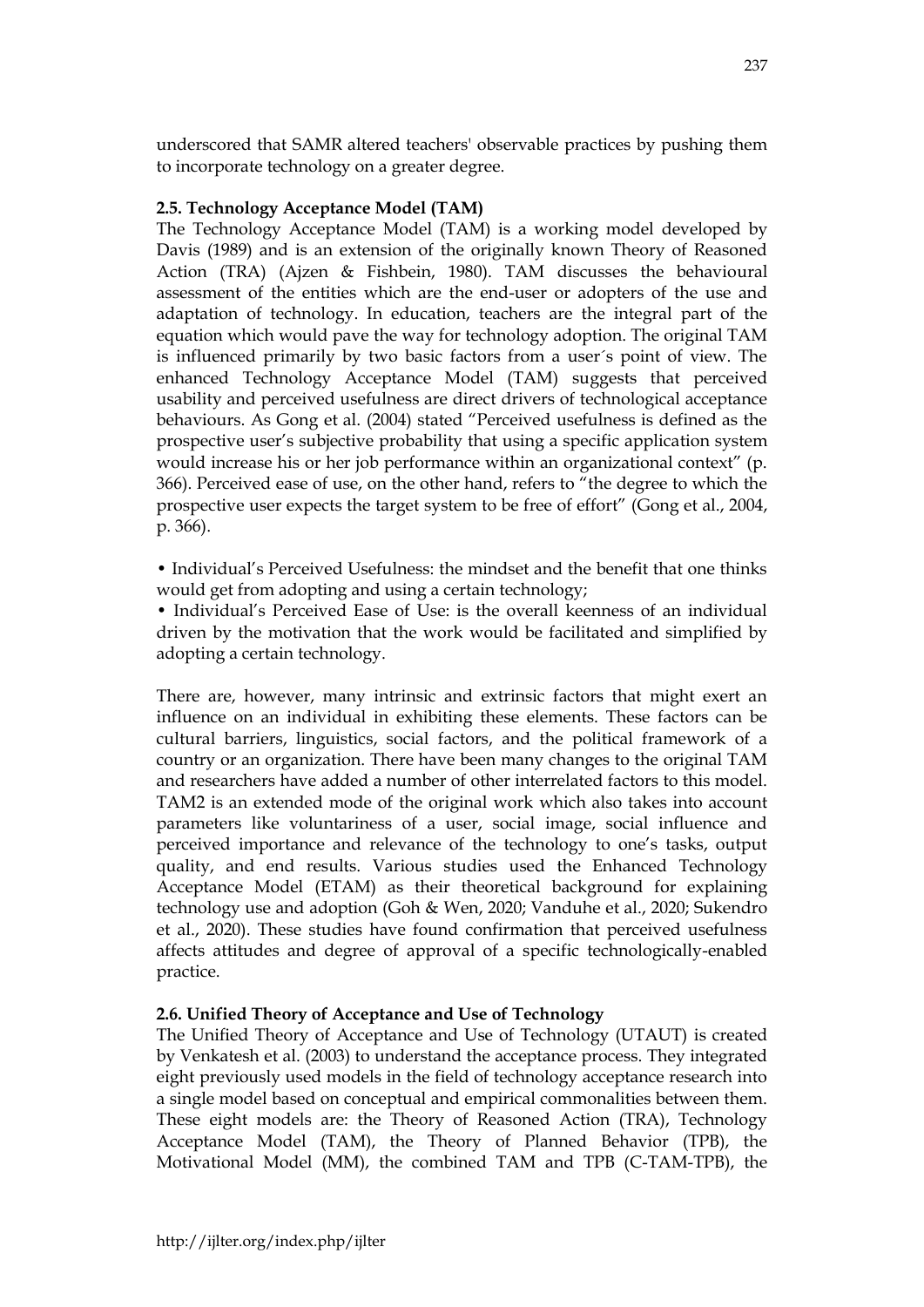Model of PC Utilization (MPCU), the Diffusions of Innovations Theory (DOI) and the Social Cognitive Theory (SCT). The UTAUT model contains five direct dimensions of behavioural intention and use:

• Performance expectancy: "the degree to which an individual believes that using the system will help him or her to attain gains in job performance" (Venkatesh et al., 2003, p. 447);

• Effort expectancy: "the degree of ease associated with the use of the system" (Venkatesh et al., 2003, p. 450);

• Social influence: "the degree to which an individual perceives that important others believe he or she should use the new system" (Venkatesh et al., 2003, p. 451);

• Facilitating conditions: "the degree to which an individual believes that an organizational and technical infrastructure exists to support the use of the system" (Venkatesh et al., 2003, p. 453);

• Behavioural intention: the person's intention to use a certain technology system.

The UTAUT model also explains how moderating factors can influence the five dimensions and cause individual differences in technology usage. Gender, age, experience, and voluntariness of usage are the four moderating factors. By combining and improving upon existing information and communication technology (ICT) acceptance models, it is argued that the UTAUT model should now serve as a standard for the technology acceptance literature. It is worth mentioning that Venkatesh, Morris, Davis, and Davis (2003) developed UTAUT in 2003 and progressed it into UTAUT2 in 2012 by incorporating three new constructs , such as hedonic motivation, price value, and habit (Tamilmani et al., 2021).

### **2.7. Technological Pedagogical and Content Knowledge (TPACK)**

The TPACK framework builds on the work of Shulman (1986), who was the first to shed light on the pedagogical content knowledge (PCK) concept. He paid attention to the problem regarding the requirement of a more cohesive theoretical framework with is in respect to teachers' knowledge, as well as what they are able to undertake. To provide a comprehensive explanation of the relationship between content knowledge and pedagogical knowledge, Shulman (2013) came up with the concept of PCK. He envisioned PCK as crossing the boundaries of the ordinary knowledge on subject content to inculcate ideas on how to approach and deal with special subject matter. Teachers need to go beyond mere possession of content or subject knowledge. It is equally essential that teachers should have the requisite skills to teach that particular knowledge in a manner which is easily comprehensible for the students. Hence, it is the expression of the subject in such a manner that facilitates its understanding to other individuals.

Shulman (1986) first presented the concept of pedagogical content knowledge (PCK) in his book "Those Who Understand: Knowledge Growth in Teaching". Through this concept, he emphasized the importance of finding the method of demonstrating and conveying the subject that makes it comprehensible to others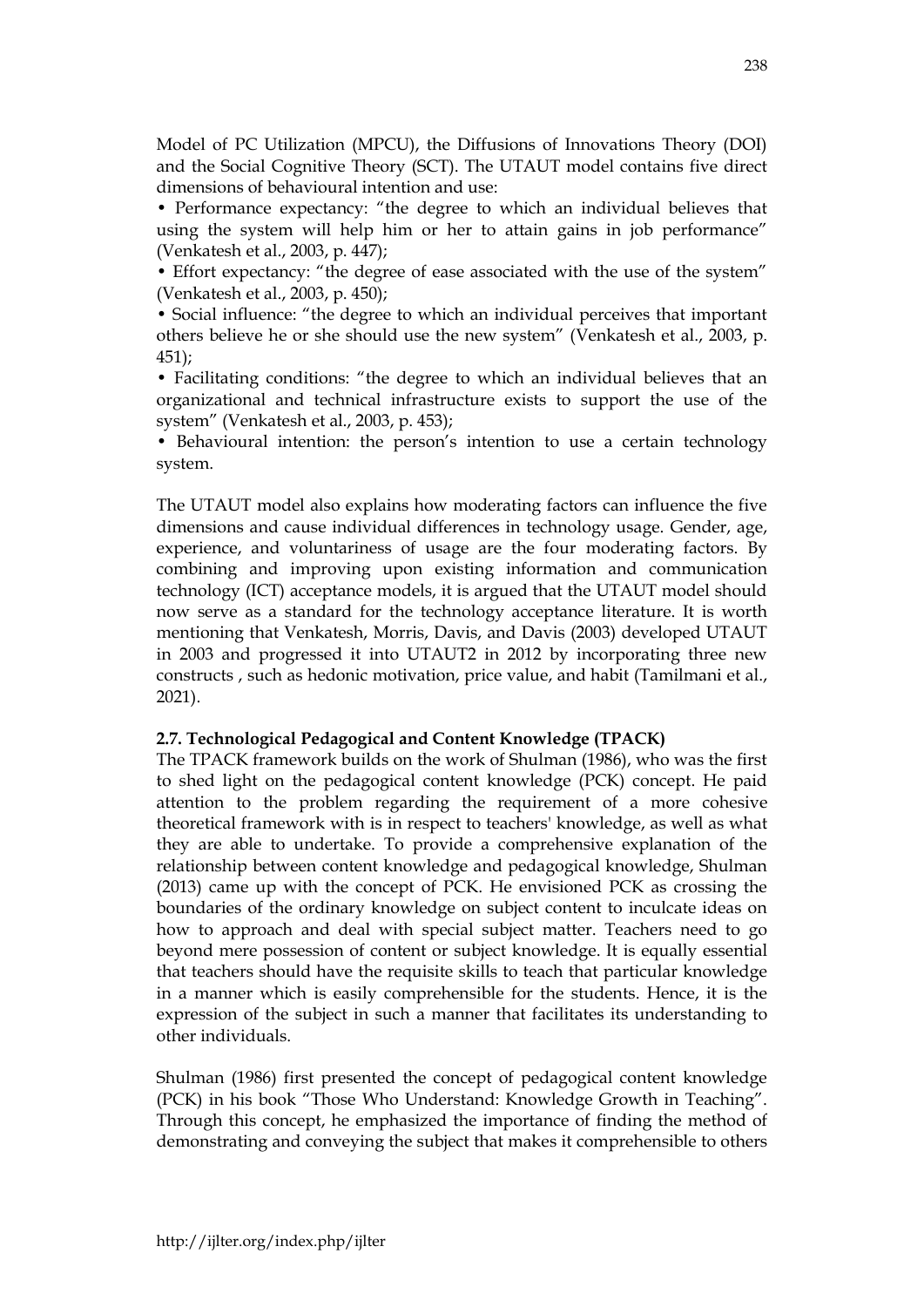(content). He also outlined the need to equip teachers with knowledge delivery strategies (pedagogy). Shulman (1986) described how teachers' understanding of educational technologies interacts with pedagogical content knowledge to produce effective teaching through technology. In addition, Shulman (1986) presented that the understanding of what causes a particular subject to be either simple or complex to learn is in fact a part of PCK. In the pursuit of effective teaching of a subject, the teacher should be thoroughly aware of the difficult areas where students (or student teachers) often struggle with. These areas can vary depending upon the notions which the students possess along with their respective ages and backgrounds. Students may get inaccurate information and develop misunderstandings about the topic area if there is no broad basis of content knowledge. If the students' conceptions are based on false information, teachers should possess a set of strategies which could potentially be successful

As a progression of the pedagogical content knowledge (PCK) framework initiated by Shulman in 1986, Mishra and Koehler (2006) conceptualized the TPACK framework. Shulman (as cited in Young et al., 2013) defined PCK as a teacher's ability to transform subject-matter knowledge into accessible forms that all learners could master. However, Mishra and Koehler (2006) added that it also means that knowing and understanding how ICT may be used to obtain and process information can support learning in combination with PCK. TPACK can be said to be a natural extension of the PCK concept as it incorporates the technological aspect. Hence, TPACK not only stimulates the use of technology in education, but also provides understanding to the teachers about the integration and interaction of technology with pedagogy and content knowledge (Tondeur et al., 2016). The TPACK framework can be visualized by three overlapping circles, with each circle representing an element of teachers' professional knowledge. This framework resulted in seven aspects of teachers' professional knowledge with TPACK positioned at the linking core of these circles. These different forms of knowledge are the context in which teachers obtain and transmit their knowledge.

### • Content Knowledge

in identifying the wrong learning patterns.

The content knowledge is the teacher's knowledge about the actual subject matter to be learned or taught. For every subject taught in school―such as science or history―other content knowledge is critical for teachers. As a result, teachers must comprehend the principles of the fields in which they teach. Knowledge of concepts, theories, ideas, organizational frameworks, evidence and proof, as well as established procedures and techniques to producing such knowledge, are examples that constitute content knowledge.

#### • Pedagogical Knowledge

Pedagogical knowledge is described as the profound understanding of the processes and strategies of teaching and learning. This type of knowledge pertains to understanding how students learn, general classroom management abilities, lesson preparation, student evaluations, classroom procedures or methods, the nature of the intended audience, and methodologies for assessing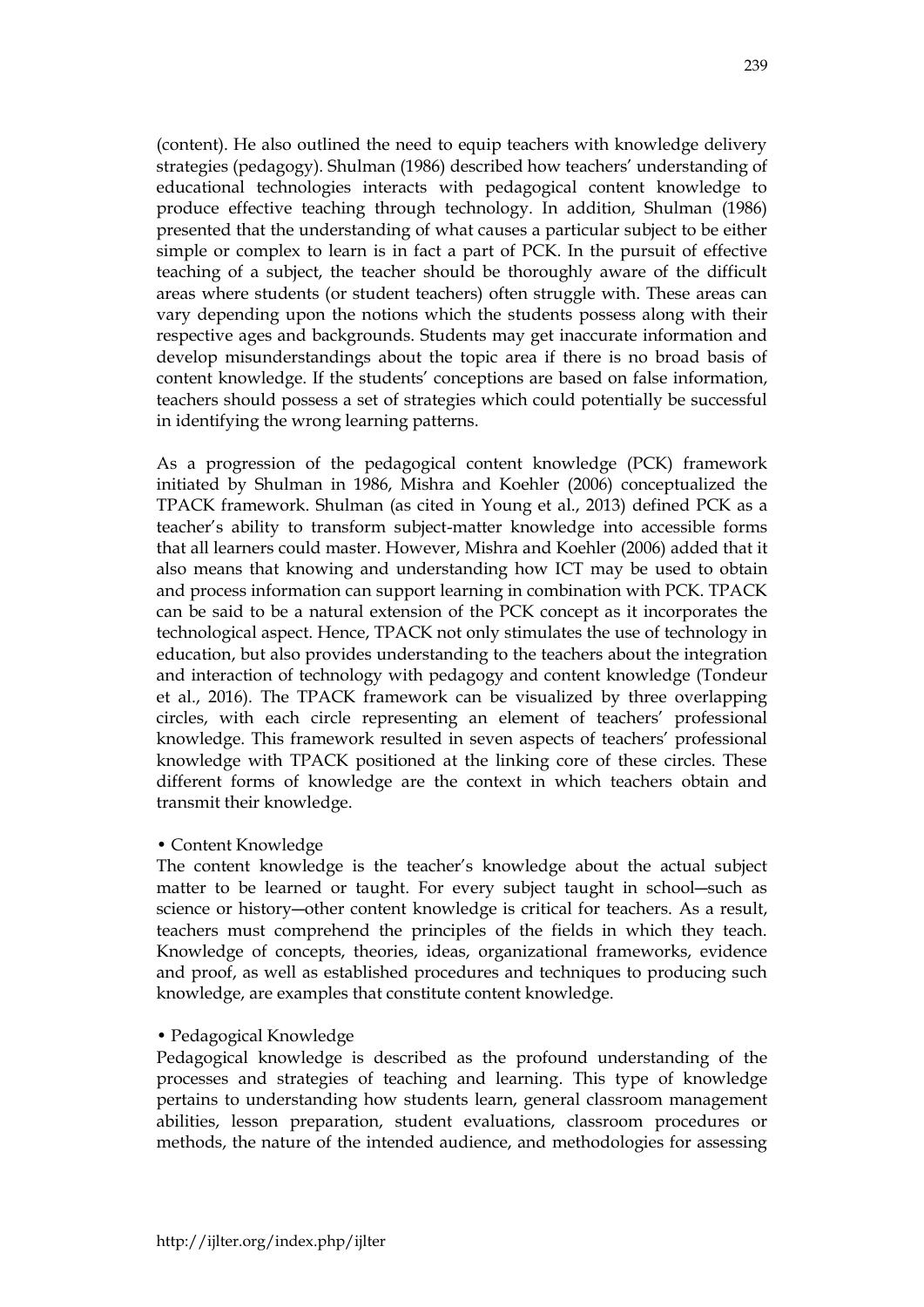students' comprehension. Cognitive, social and developmental theories can support the teacher when designing and shaping teaching in the classroom. A teacher with deep pedagogical knowledge knows how to stimulate student learning in the form of constructing knowledge and acquiring skills (Koehler & Mishra, 2009).

#### • Pedagogical Content Knowledge

Shulman (1986) described pedagogical content knowledge as the knowledge of pedagogy that is applicable to teaching specific content. A teacher with deep pedagogical content knowledge is able to select the appropriate teaching methods and instructional materials that fit the content.

#### •Technology Knowledge

Koehler and Mishra (2009) described how technology knowledge is always a difficult domain, because with the fast pace of technological developments, any definition of technology knowledge is in danger of becoming outdated. They used the definition of 'Fluency of Information Technology (FITness)' as described by the National Research Council (NRC). For information processing, communication, and problem solving, FITness necessitates a deeper grasp and command of information technology than the standard notion of computer literacy. A teacher with a strong understanding of technology is able to do a wide range of activities utilizing information technology and to devise novel approaches to completing a particular work.

#### •Technological Content Knowledge

Technological Content Knowledge (TCK) is the knowledge about how technology and content are related and influence each other. Consequently, teachers not only need to have a deep knowledge about a subject matter, but also should have the insight about how a subject matter can be changed when certain technologies are applied. Also, they need to know which particular type of technology is best suited for addressing subject-matter learning.

### •Technological Pedagogical Knowledge

Technological pedagogical knowledge is defined as the knowledge about the existence, components and capabilities of various technologies in teaching and learning settings (Mishra &Koeler, 2006). If a teacher is familiar with up-to-date technologies, he/she can make an informed choice about which particular technology fits best with the purpose of a learning activity, thereby creating and maintaining an effective, high-quality learning environment.

#### •Technological Pedagogical Content Knowledge

Mishra and Koehler (2006) described Technological Pedagogical Content Knowledge (TPCK) as "an emergent form of knowledge that goes beyond all three components (content, pedagogy, and technology)" (p. 1028). They further added that:

> *TPACK is the basis of effective teaching with technology, requiring an understanding of the representation of concepts using technologies; pedagogical techniques that use technologies in constructive ways to teach content; knowledge of what makes*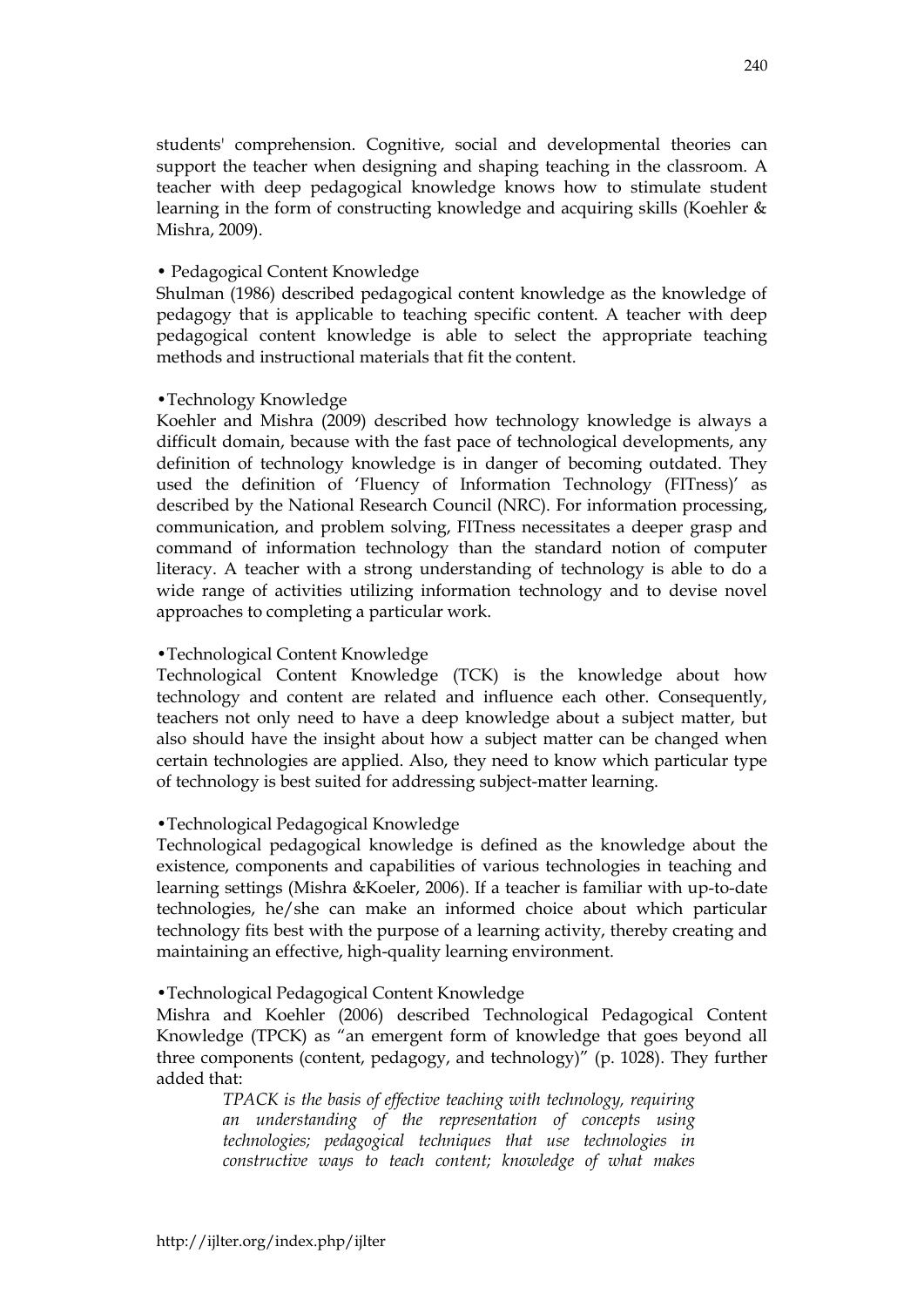*concepts difficult or easy to learn and how technology can help redress some of the problems that students face; knowledge of students' prior knowledge and theories of epistemology; and knowledge of how technologies can be used to build on existing knowledge to develop new epistemologies or strengthen old ones (Koehler & Mishra, 2009, p. 66).* 

As a result, it reflects a type of knowledge that is essential to instructors' work with technology. Quality teaching requires a deep understanding of the relationship between these three concepts and how to make the best use of these three concepts. Insight and deep knowledge is needed to create the best possible learning environment in each unique situation, because there is no technology solution or a method that works for every instructor. Hence, TPACK could be fine-tuned, broadened and developed upon to consider numerous variables which impact—either positively or negatively—on the quality and frequency of technology usage in the field of education (Koh et al., 2015).

For instance, TPACK was used as a framework to audit the capabilities of finalyear teacher education students in Australia and to review teacher education programs in regard to their student preparation in TPACK capabilities. Similarly, TPACK can be used to implement an instructional design model in a technology integration course and help teachers, trainers, policymakers, and other educators who are directly or indirectly responsible for the professional development of teachers.

Tondeur et al. (2012) investigated how Teacher Education Institutes (TEI) prepare pre-service teachers for integrating information and communication technology (ICT) in their classroom practice. Their findings showed that the participating institutes were shifting away from ICT as a "stand-alone" subject towards incorporating ICT throughout the curriculum. Furthermore, the institutions sponsored initiatives to improving pre-service teachers' TPACK. They claimed that improving teachers' TPACK abilities should be viewed as part of the overall policy development of teacher education institutes with an emphasis on curriculum redesigning, vision building, ICT-planning, leadership, and collaboration within and between institutions and training personnel.

Harris and Hofer (2014) argued that regardless of the different understandings of TPACK's seven areas among college educators, professional development individuals need to understand how to operationalize the model in teacher training efforts on district level in North America. The researchers held a symposium where educators participated and narrated their experience in using TPACK in professional development workshops. Their findings indicated that universities operationalizing of TPACK was different from the in-service educators who lacked efficacy in doing so.

The study of Hao and Lee (2016) aimed at understanding pre-service teachers concerns related to flipped classrooms' technology integration. The results indicated that the pre-service teachers' main concerns were related to technology knowledge. Based on these results, they recommended updating curriculums and instructions in higher education institutes in a manner where pre-service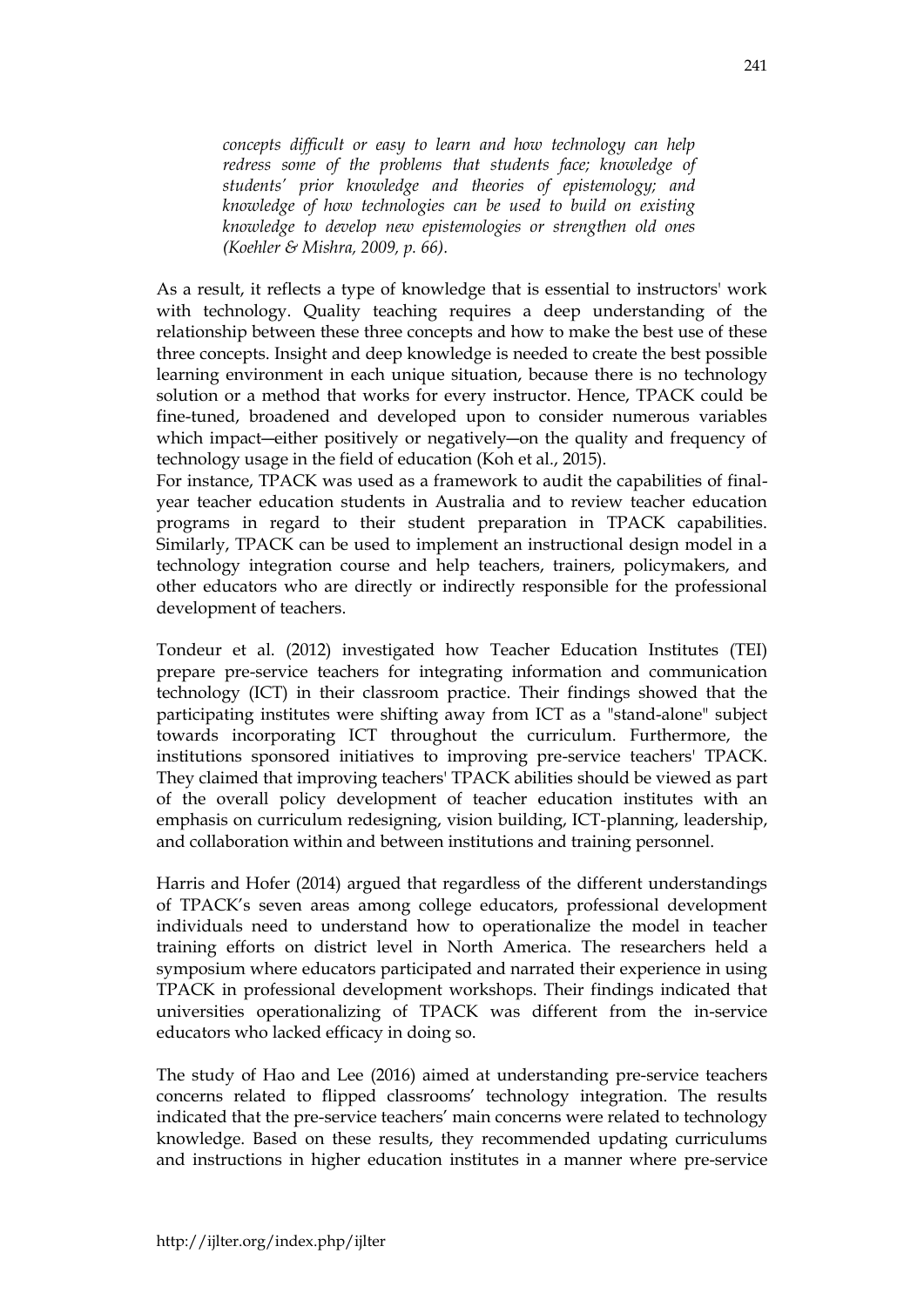teachers get equipped with fundamental knowledge and skills to teach in 21st century classrooms.

Moreover, TPACK is widely proposed as the body of knowledge that teachers should acquire for them to have proper capabilities of constructively integrate technology in their teaching. Teachers with TPACK capabilities can use instructions that assist their students to quickly understand and use technology in their learning. In a study by Harris and Hofer (2014) on different views regarding the use of TPACK, participants reported that the model helped them learn from their past experiences. Teachers with TPACK capabilities can use the different experience to assist students' learning. In this respect, as Sang et al. (2010) argued, teachers who are TPACK competent are aware that technology cannot replace content or pedagogical knowledge, but they see technology as an added dimension.

Another study investigated how an online learning environment might affect the participants and technology integration capabilities in a certain course (Ellis et al., 2016). The participants who were pre-service teachers created lessons to be used in an online learning environment and the results showed that the online learning environment had supported the development of abilities to link content with technology and to choose the proper technology that could contribute constructively during the learning process.

A study that complements Ellis et al.'s research (2016) was conducted by Yeh et al. (2017). This study asserted that teachers can select the appropriate technology and implement it in the classroom based on their TPACK, particularly when it comes to in-service teachers whose TPACK is built and consolidated by trialand-error throughout the years of teaching. By using video and disciplinefocused questionnaires to measure TPACK, they concluded that:

*in-service teachers´ TPACK can be very different from that which preservice teachers develop, because teaching experiences and beliefs can personally vary and interact. Teachers´ knowledge should first be developed for practice and then in practice, and ultimately become of the teachers (Yeh et al., 2017, p. 61).* 

Further, it is worth mentioning that literature (Miguel-Revilla et al., 2020; Castéra et al., 2020; Tondeur et al., 2019) indicated that TPACK model has been used extensively in research and teacher training, however it doesn't indicate how teachers can acquire a better grasp of the interaction between content, pedagogy, and technology. Most researchers see that teachers can unlock this understanding by acquiring basic competences in hardware and software programs. This argument cannot be established without proper teacher training that requires TPACK, therefore, more studies are needed.

### **3. Implications**

There are numerous implications that need to be highlighted. The following sections will address ICT in education, impact of technology in the classroom, implications for students, implications for teachers such as factors that influence teachers' willingness and abilities to integrate technology and required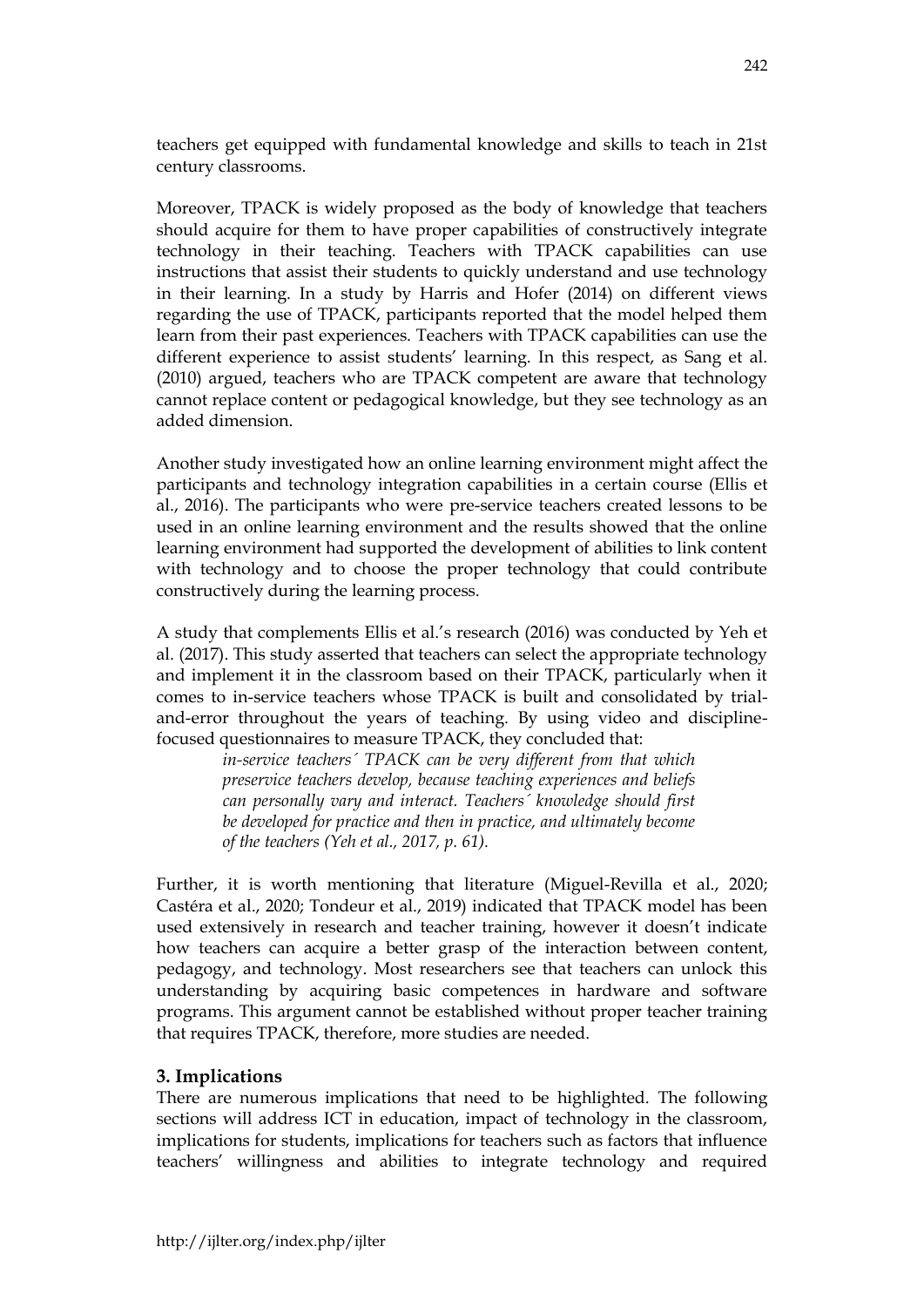knowledge and skills for teachers, as well as the importance of teaching the instructors.

## **3.1. ICT in Education**

ICT, in general, refers to technology that provides access to information via telecommunications. ICT is an abbreviation for Information and Communication Technologies, and it refers to a broad range of technical tools and resources used to communicate, distribute, generate, store, exchange, and manage data. Some of the components of ICT include wireless networks, the internet, cell phones, and other communication media. The application of ICT is making changes in economic and social development worldwide (United Nations, 2017). Certainly, technology has significantly improved teaching and learning and is expected to impact education in many ways. Learners of today grow up with numerous technological tools, and therefore, the way of teaching is being adjusted to the possibilities of the new modern technologies. In order to cater to the needs of 'digital natives', it is relevant to pay attention to the medium used. As discussed earlier, technology integration has reinforced the learning surroundings and classroom guidelines by allowing learners to complete their assignments using internet-enabled devices.

The school curriculum entails the infusion of technology to heighten learning in multi-disciplinary settings. Technology integration equips the learners with a sense of power and allows for more improved learning in broad topics. Concordant with the extant literature, the study, design, development, application, implementation, and administration of computer-based information systems is referred to as Information and Communication Technology (ICT).It encompasses all types of computer and communications equipment and software used to produce, design, store, transmit, interpret, and modify data in various formats (Chandler & Munday, 2012). In education, personal computers, laptops, tablets, and mobile phones are commonly used tools.

Because of the above, several types of technologies have been identified to facilitate learning. These technologies include the use of computers in the classroom, creating class websites and blogs, and the use of digital microphones in class, mobile devices, smart interactive whiteboards and online media. This section discusses two tools: the use of computers in classroom and creating class websites and blogs. In the modern society of the 21st century, it is not strange to see at least one computer in every classroom. A classroom computer is any electronic device that allows students to connect to the internet to study, create, and accomplish assignments and schoolwork. As such, a laptop or tablet can also be considered as a computer. Teachers can use these computers to assign work to students and create study groups in a classroom. They can also use computers to illustrate visually-related subjects, which help students learn easily and gain more insight. Thus, applications can be installed on modern computers which help students learn better than the conventional way. For instance, students are in a position to use windows explorer to learn complicated concepts. The Encarta was one of the earliest applications used by students as a learning aid.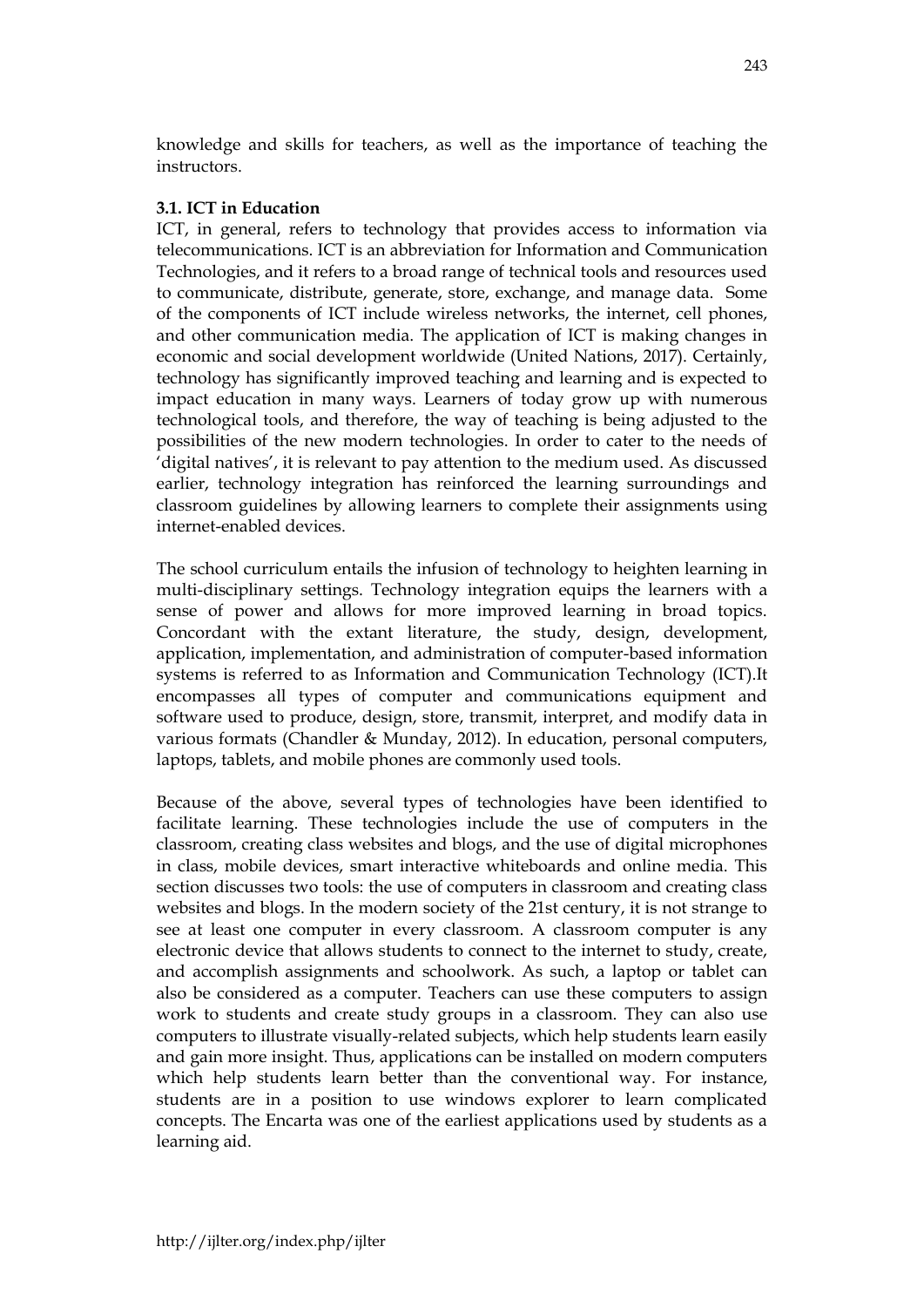Using computers in class comes with a number of benefits. For instance, computers provide engaging activities, which make learning more interesting and profound, and enable the development of a broader range of personalised and varied instruction plans. Doubtless, before the emergence of computers―and due to time restrictions― it was difficult to provide students equal opportunities and therefore they were struggling with all the help they needed for a particular subject because the class had to move forward. The use of computers has enabled the division of work and attention amongst students (Stockwell & Liu, 2015). On the other side, computers have their disadvantages. Firstly, students have to be taught how to use computers before they can start learning with them. This can take time away from the traditional subjects to ensure the students are competent with these gadgets. Also, these gadgets come with a significant amount of potential distraction to the students. For example, students can log into social media sites like Facebook and YouTube without teachers' knowledge.

The second tool is the use of websites and blog posts. Today, it is very easy to create a website or blog platform. On this platform, teachers can post assignments or even start a debate on a certain topic. The ability to create these websites gave birth to the concept of e-learning. E-learning refers to the use of electronic technology to access educational content outside of the traditional classroom setting. Correspondingly, most of the colleges in the United States and Europe have their e-learning portals where students can learn from the comfort of their homes or workplaces. What is important to note is that although many people still adhere to traditional universities, online learning using these websites proves to be an attractive alternative, as it can be attributed to the fact that students can study in their own time and with reduced or no costs. As a result, it is presented as a great way to study many different fields and is regarded as pivotal in boosting self-motivation and self-improvement. Secondly, it is also effective because students can finish homework quickly and a lot of time is spared, which can be used to work or play.

Finally, it is particularly noticeable that e-learning websites enable students with an internet connection to learn from any place and on a wide variety of subjects. However, the use of this system is accompanied by a few disadvantages. Firstly, online learning does not offer human interaction, so some participants of online education may not learn other life skills such as patience, getting rid of disappointments, and how to compete. Also, in some cases, online learning cannot fully cope with the large number of students looking to join the discussion on the websites. Last but not least, using websites or blog platforms can also be difficult for disciplines that involve hands-on practice, such as engineering.

#### **3.2. Impact of Technology in the Classroom**

While media are the vehicle to deliver instruction, any benefit comes from the instructional method itself. Hence, it should be borne in mind that digital devices have different features that produce a unique experience for learners.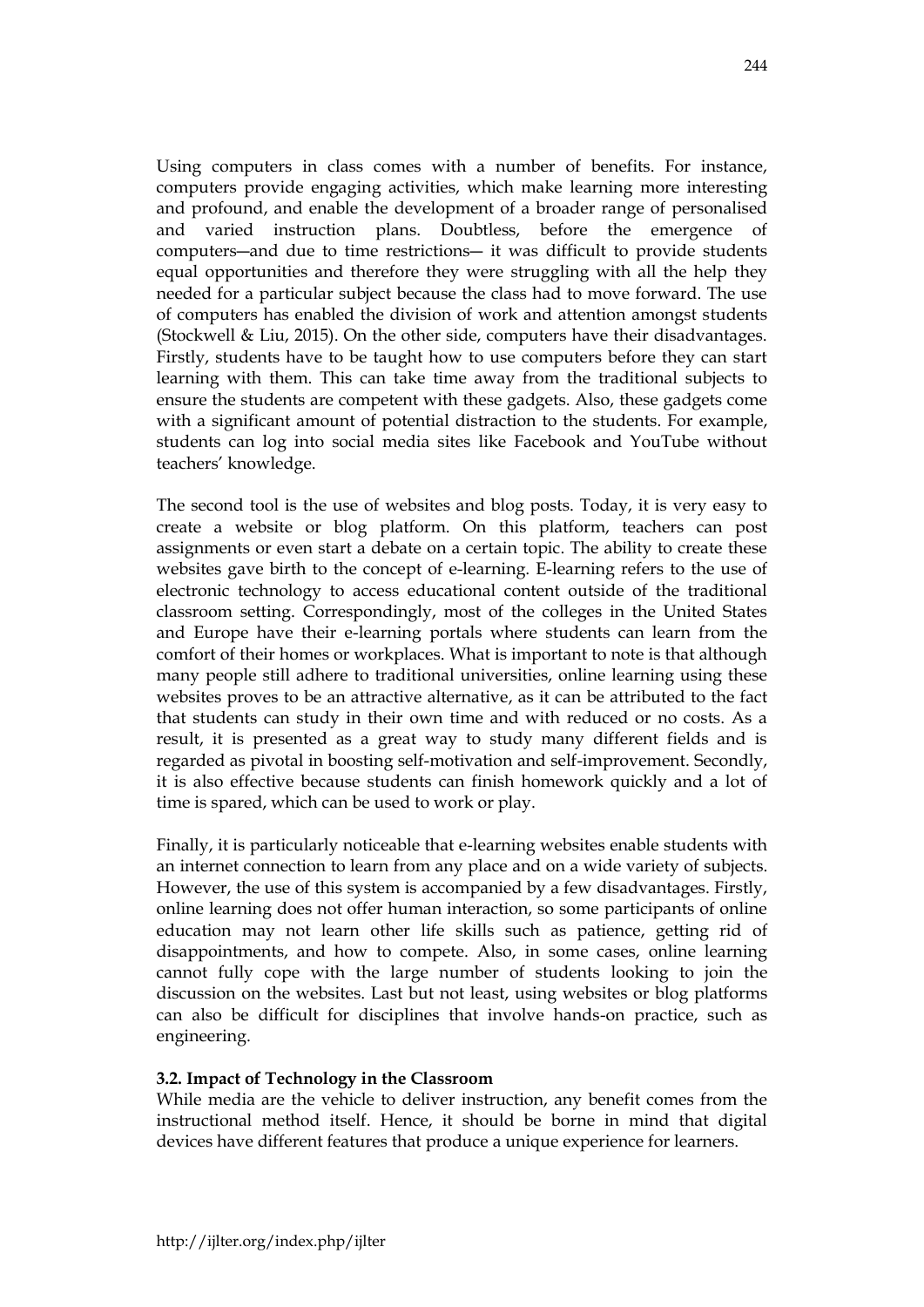Some observers argue that technologies are incompatible teaching requirements and that it is difficult for teachers to incorporate computers into regular classroom instructional practices. However, in the last few years, the positive impact of integrating technology in the educational context became undeniable. Different studies (Johnston et al., 2019; Woo, Dondanville et al., 2020) have proved the importance of technology in the learning environment. For instance, evidence supports the finding that ICT can serve different purposes if used effectively. It can provide a platform for professional development for both preservice and in-service teachers. It can also aid in teaching and learning processes and increase teacher knowledge and skills.

Similarly, it can improve educational management systems, and the steadiness and quality of instruction both for formal and non-formal education, and increase prospects for more student-centered pedagogical methods. Likewise, since ICT can overcome gender disparity and language and disability obstacles, it can broaden sources of information and knowledge, nurture collaboration, promote creativity, and strengthen higher-order thinking skills. Finally, it can provide flexibility of delivery and reach learners outside the traditional educational systems. Because education is paramount for development, ICTenabled interactive learning is considered a way to support change, improve students' skills, and prepare for a global economy and the current knowledgebased society. Further, it is well known that the way that technology is used in education improves the quality of teaching and learning more than the technology itself. Hence, ICT can play an influential role in studying, communication and flexibility. Modern technology requires the work force to become life-long learners, and the effective use of ICT can maintain that.

### *3.2.1. Implications for Students*

The use of technology in teaching can have a profound effect on students' learning. Brown (2017) highlighted this positive impact of technology when he stated that with access to technology, students can engage in tasks which demand higher cognitive inputs than was required in original versions of the task. This implies the development of higher cognitive capabilities among students when they use technology appropriately. He found higher levels of reasoning and vocabulary in students who used educational media both with and without teacher mediation. Numerous research papers (Harrison et al., 2002; Tamim et al., 2011; Hardman, 2019) demonstrated that ICT increases students' achievements and supports their learning and attainment. For instance, a second-order meta-analysis in a recent study was used to synthesize diverse research findings from 25 meta-analyses addressing technology integration and its impact on students' achievement. The review synthesized data from 1,055 primary studies and summarized 40 years of research into the effect of computer technology on students' achievements. The findings showed that students in technology integration classrooms perform 12% higher than students in the traditional settings.

There is evidence from 17 impact studies and surveys carried out at the national and international levels that the technologies used in the classroom positively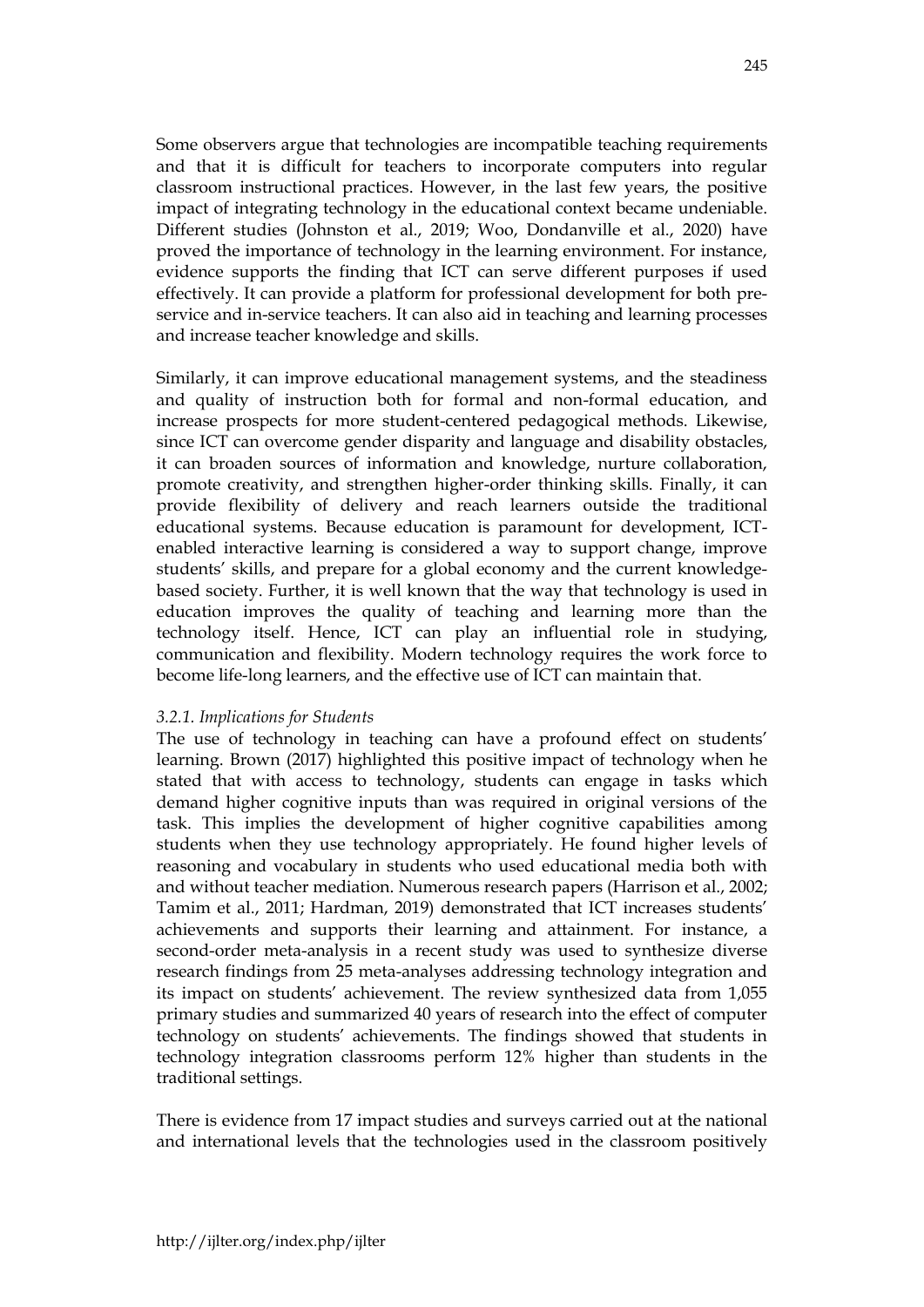impact students' learning. Thus, ICT improves students´ attainment and increases their performance in mathematics and other disciplines. In a study that involved 6th and 8th graders in investigating the impact of technology on students' performance in mathematics, students who were provided with videoclip instruction improved their math achievement compared to students who received traditional classroom instructions without technologies. Additionally, studies have shown that technology can impact language acquisition, enhance literacy development, support learning, enhance self-esteem, and motivate students. Indeed, studies showed that technology provides many opportunities for students to improve their literacy. Notably, several studies indicated that learning in a multimedia environment helps students gain better language skills than students using a traditional environment, as technology can be used to improve language development by enhancing efficiency of access, authenticity, and comprehensibility. In addition, research evidence indicated that technology can be used to improve quantitative assessment performance in several subjects. If students are introduced to computers at early stages of learning, they will be motivated to learn and have better learning outcomes than those who are not introduced to computers.

#### *3.2.2. Implications for Teachers*

The positive effect of interactive learning technologies is not limited to students, but it also benefits teachers. Because of a more collaborative approach among instructors, ICT improves efficiency in work planning and preparation. Interestingly, scholars stress that the maximum positive impact is found when teachers are experienced users and have a certain level of mastery in ICT integration in their teaching. Although in surveys, some teachers were strictly on the view that ICT cannot replace the teacher, it is clear that the addition of ICT has provided a new facet to effective teaching. Creating an interactive forum to the quicker distribution of knowledge can overcome distance challenges and allow a more agile learning process. Thus, this exemplifies how ICT can propel academics towards a newer horizon. Statements regarding the appropriate use of ICT shed light on several managerial advantages. These include the ability to use a dual shift system (day/evening) within the university, multi-grade schools, a more dynamic scheduling, and better transparency regarding policy development right from admission until graduation. Several other advantages include increased capabilities of learning due to the wealth of information, efficacious teaching through ICT tools and breaking down geographical challenges through virtual classrooms. In addition, it provides a wider approach to students who are challenged with the use of assistive technologies and assistance of radio and satellite to expand beyond geographical masses and increased speeds of communication.

#### **3.3. Factors that Influence Teachers' Willingness and Abilities to Integrate Technology**

There are many obstacles to technology integration in the classroom, such as scarcity of funds, hardware and software. However, the main obstacles are teachers' weak capabilities. It is well proven that teachers´ skills and attitudes determine the success of technology integration. Through research and observation, eight main areas of consideration were important for teachers to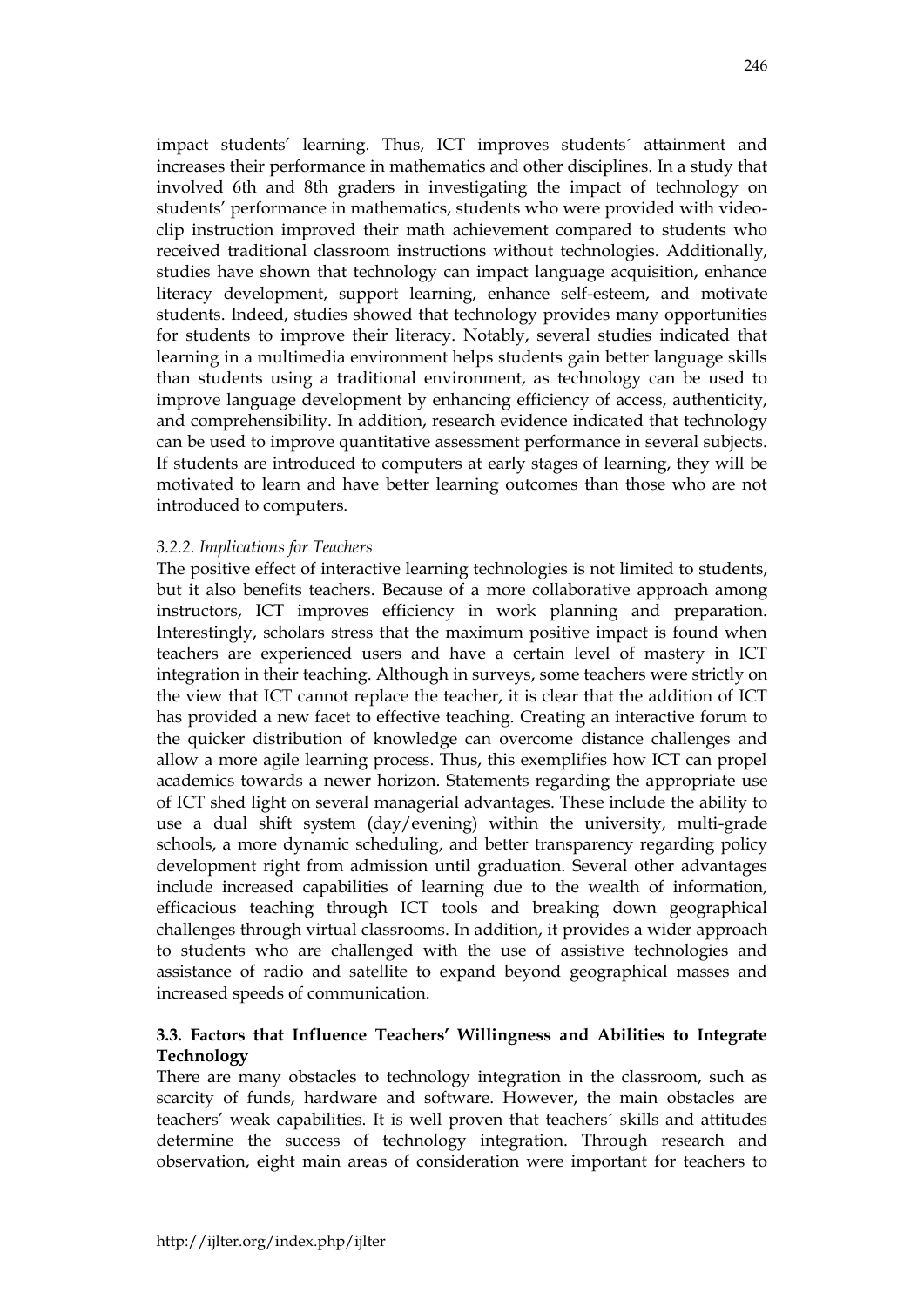integrate technology. These areas were: 1) fear of change; 2) training in basics; 3) personal use; 4) teaching models; 5) learning base; 6) climate; 7) motivation; and 8) support. Thus, if higher education institutes contribute in enhancing some of these areas before student graduates, it would ease the pressure on schools once the pre-service teachers become in-service teachers. Thereby, enhancing the chance of successful technology integration in schools is required.

Additionally, it can be pointed out that there are several disadvantages concerning the use of ICT in the field of education. Several of such disadvantages are: increased demand for monetary resources, frequent critical training of the staff for the correct use of such material, and increased risk of distraction of students due to the availability of chat forums and PC games which requires constant supervision that adversely hinders the quality of teaching provided. Also, accidental entry into illegal sites containing unsuitable material, and strain on the teacher-student bond as opposed to the more traditional talk-and-chalk method. The most significant constraints are the discipline and attention of the student's personal views of the teacher within the class preparation for such.

Among the environmental factors, teachers mentioned barriers, such as issues related to computer facilities, available support, management of resources and human resources provided by the school, and varied educational disciplines are allotted different amounts of time to use the computer lab. Moreover, opportunities for in-service training provided by the school influenced their initiatives of using technology in the classroom. Personal characteristics, such as instructors' opinions about teaching, their experience with technology, and their willingness to try new things were found to be affecting their willingness to integrate technology.

The most frequently mentioned social factors were having colleagues to work with as a team, an open atmosphere within a school society, and reactions from students, parents and the community. The attitudes of school management were also a critical factor. The teachers were concerned about the fact that low-income families might not have the financial resources to provide their children with the necessary technological tools. Finally, curricular factors were issues related to the goals and instructional settings within particular courses and the level of control about the use of technology. Also, teachers showed concern for integrating new strategies with existing strategies. Some teachers needed more time and effort to learn new skills and prepare new activities using ICT. Similarly, other researchers attempted to comprehend how pre-service programs aided in the preparation of future teachers to incorporate ICT in order to increase students' information literacy abilities. While the findings covered some areas, one important significant conclusion suggested that the pre-service teachers also perceived lack of training and time constraints as main barriers to developing students' information skills.

Teacher motivation and attitude towards technology are other main factors that influence the success of technology integration into the classroom. A study by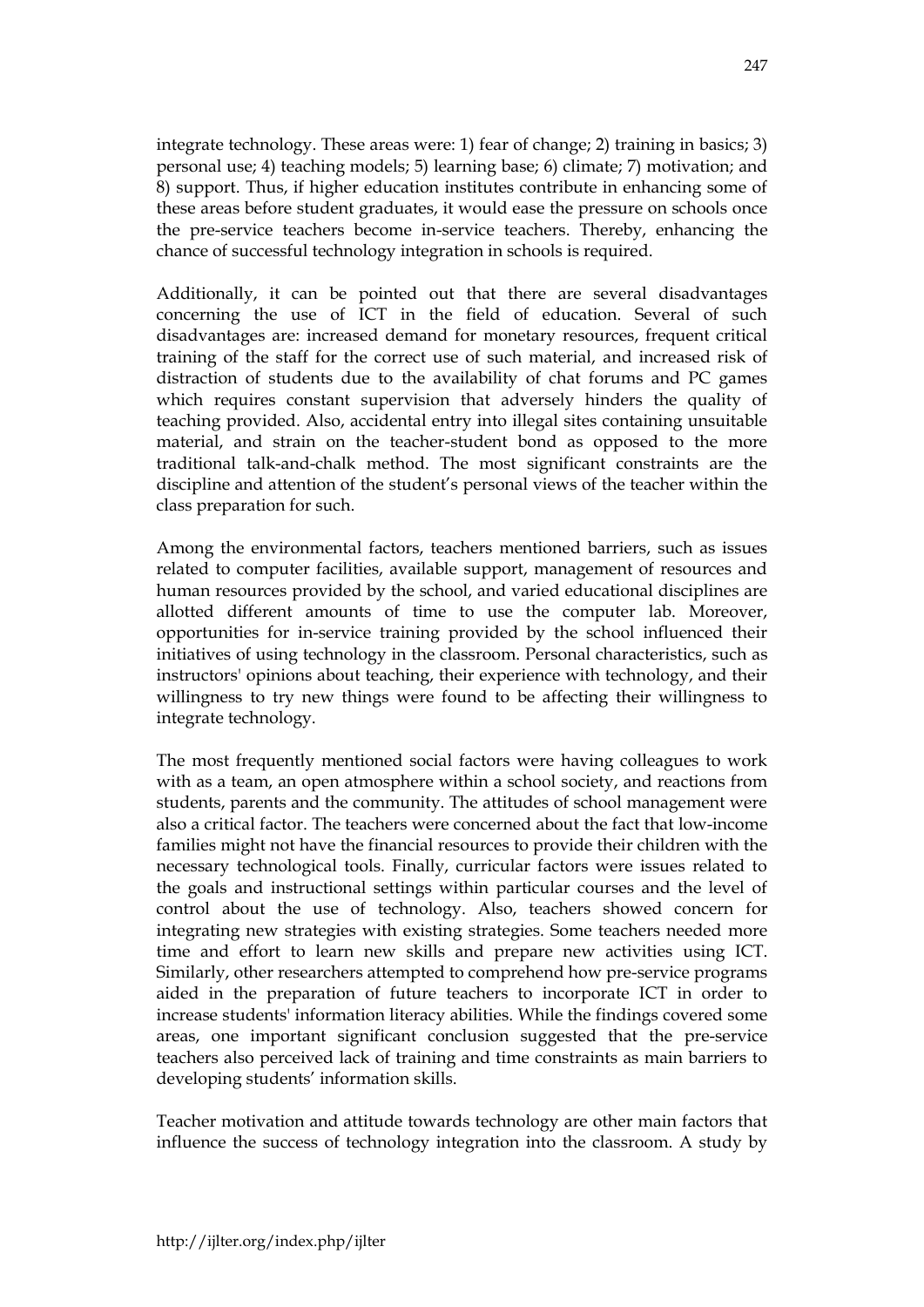Blackwell et al. (2016), who put emphasis on the importance of support provided by the school management, found that support provided by the school affects the traditional view and attitudes of the teachers. The study stressed the requirement for preschool teachers and teacher trainers to understand the critical contextual factors pertaining to technology use within the preschool setting and respond to such factors.

### **3.4. Required Knowledge and Skills for Teachers**

Teachers, according to UNESCO, must have the knowledge and abilities to exploit new digital tools and resources to assist pupils attain high academic standards. Teachers must have fundamental ICT skills and competences in order for education to be of maximum advantage. Education must create new pedagogical models for ICT integration and learning, as well as techniques to improve the teaching-learning process within teacher education programs and ensure that all future instructors are well-prepared to use the new learning resources. Their primary role is to facilitate means for students to access technological applications for learning in a dynamic learning environment. Unlike the traditional learning environment where the teacher has more control than the student, teachers in technology-based learning environments―which are student-centered―need to have knowledge and skills on how to organize elearning programs to assist students in learning (Mahini et al., 2012).

Proper integration of ICT in education requires certain variables as defined by numerous studies. These variables are resources, rewards and incentives, the time factor, pedagogical factors, teacher attitudes, professional development, pedagogy, leadership, and attitudes of administrators. Consequently, the teachers' role is vital in the integration process because they need to have proper skills and knowledge to develop technology-rich learning experiences (Sang et al., 2010). Additionally, other authors identified the following competencies required by lecturers in ICT utilization in education: a) competence to make personal use of ICT in instruction; b) competence to master a range of educational paradigms that make use of ICT in instruction; c) sufficient competence to make use of ICTs as mind tools; d) competence to make use of ICT in instruction as a tool for teaching; e) competence in mastering a range of assessment paradigms which make use of ICT in instruction; and f) competence in understanding the policy dimensions of ICT use. Moreover, it can be underscored that a teaching competency matrix includes five competency areas needed for teachers to successfully integrate technology into their teaching. The five competency categories are: 1) community and netiquette; 2) active teaching/facilitating; 3) instructional design; 4) tools and technology; and 5) leadership and instruction.

It is important to note that ICT is never a substitute for good teaching. Without capable instructors, no electronic delivery can accomplish good results. However, neither traditional classroom teaching nor ICT driven classrooms can be successful if the teacher does not have the necessary skills. Nonetheless, ICT may be utilized in education to provide teaching and learning materials to teachers and students, increase teachers' and students' ICT abilities, provide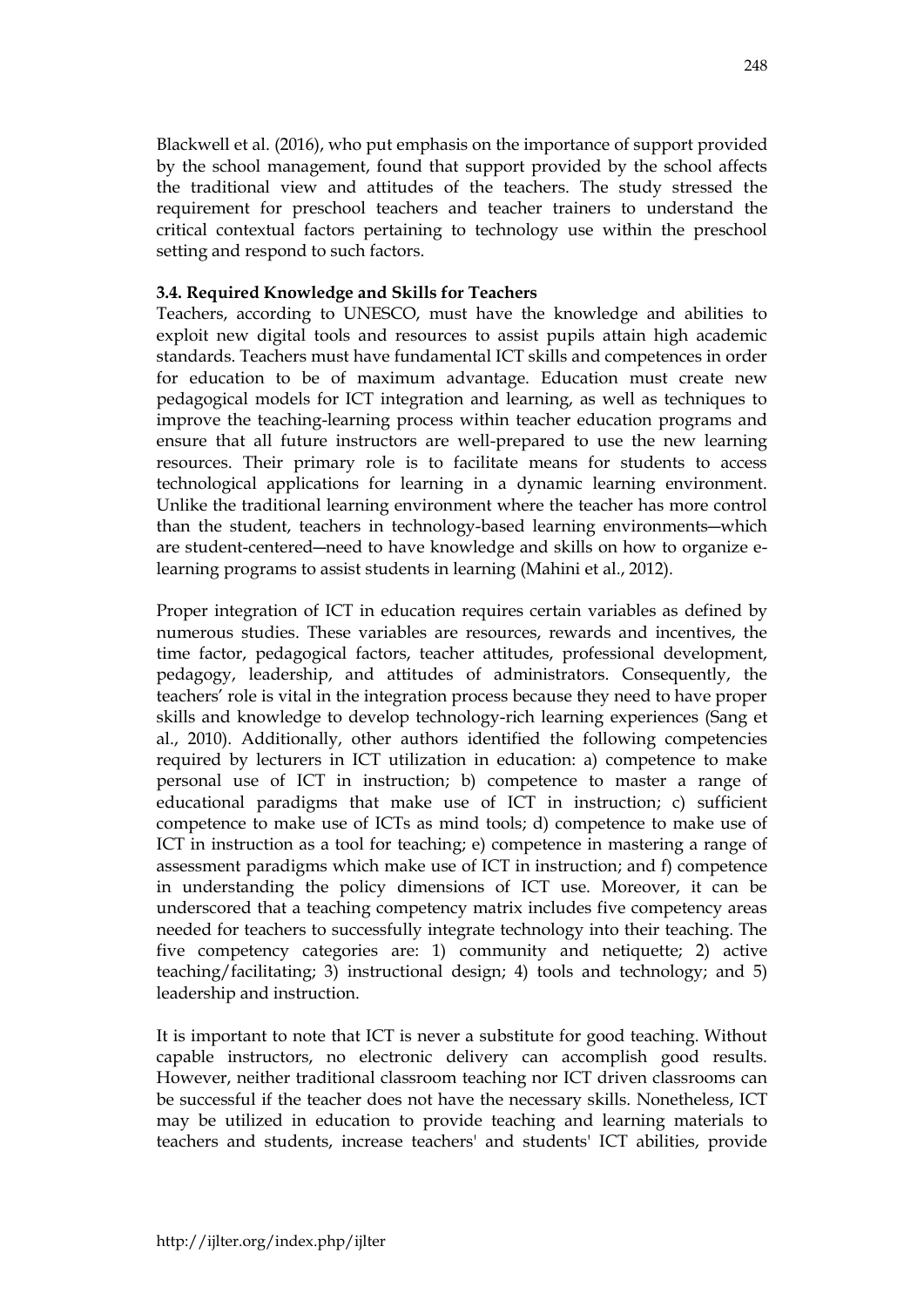teachers and students with access to information sources from across the world, and exchange ideas on education and learning. Furthermore, by working together on cooperative initiatives, ICT can deliver courses from a remote place while improving administrative efficiency.

## **3.5. Integrating Technology into Teacher Professional Development**

Since the rise of technology in the 80s, there have been extensive improvements by schools and educators to create strategies to use technology for the advancement of learning and teaching. These have not generally been converted into practical implementation, which has brought more attention to developing pre-service teachers´ education programs before these students join the teaching profession. Technology must be integrated into teacher training to develop and maintain ICT capabilities to prevent the capabilities and competencies from becoming underutilized or isolated. Tondeur and colleagues (2016) pointed out that it is a truly difficult task for teacher training institutions to assist pre-service teachers in developing an ICT-based lesson and providing the necessary aid for them.

Teacher Training Institutes (TTIs) such as universities in the United Arab Emirates (UAE) and the world have incorporated technology into teacher training modules to give pre-service teachers an understanding of not just the usage of but also the pedagogical significance of technology usage in the 21stcentury teaching environment. Technology offers an efficient medium for communication and hence it can be used to accentuate teachers' pedagogical knowledge. Furthermore, the constant developments in technology make it imperative for in-service and pre-service teachers to continue learning about new technological tools, its capabilities, and applications in learning and teaching (Haines, 2016). Thus, it is very important to train teachers, not just in the use and application of technology, but also to constantly upgrade their capabilities to keep abreast of the latest developments in technology that can be applied in teaching. Furthermore, teachers are ongoing learners of ICT. As a result of accepting and adjusting ICT as an essential component of their employment, professionals will increase their ICT comprehension, leading to pedagogical benefits. Therefore, it is vital to offer teachers' training and professional development on both the technical and pedagogical aspects of ICT use across the curriculum.

In this respect, a Dutch study emphasized on the reasoning provided by the teachers concerning the application of technology in teaching (Heitink et al., 2016). The results highlighted that most of the technological use was directed to enhance and improve either pedagogy and subject matter or just pedagogy singly. Reasons addressed transformed learning into a more attractive activity, achieving goals of education and assisting the process of learning. Technology tools were utilized to assist an educational activity; technology was only required in a handful of the video cases. Nearly, half of the cases showed an adequate association between the reasoning offered and practice. The results assisted in obtaining a clearer picture of the professional reasoning offered by teachers to justify their use of technology. The study showed how teachers were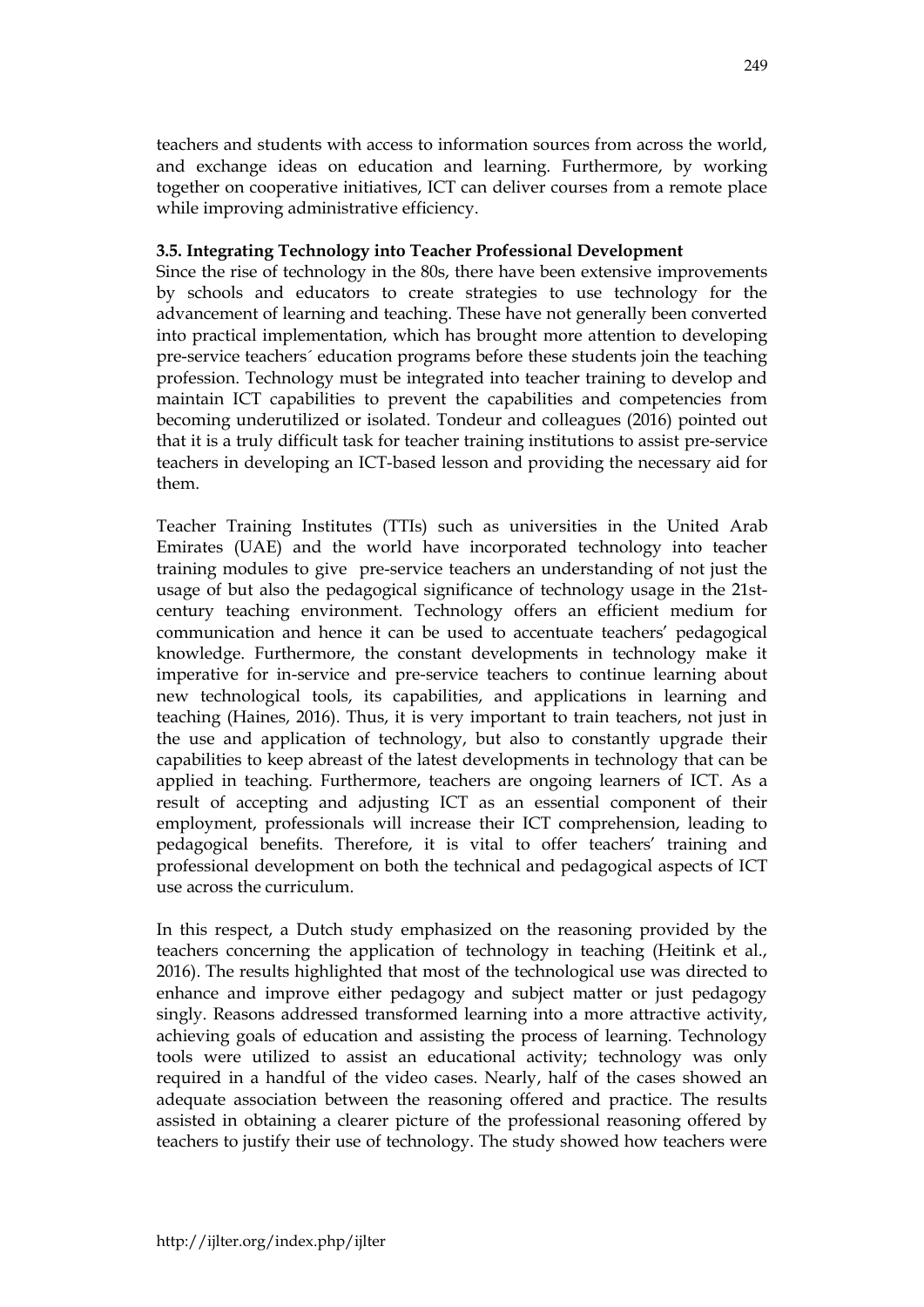developing their understanding and purposes of the use of technology over time. However, the focus should be on understanding the practical implementation of the different concepts of TPACK and its interaction, and how to implement the technology in the classrooms.

In a study conducted by Hargis et al. (2014) about faculty perceptions of iPad deployment in Higher Colleges of Technology in UAE, it was noted that the use of technology had a positive impact on faculty engagement, unofficial professional development activities, and adoption of dynamic student-centred pedagogy. The study indicated the following: 1) students´ engagement increased as they were empowered and became more independent; 2) assignments´ submission deadlines were met more often; 3) teachers' role was transformed into a facilitator rather than a lecturer; 4) peer coaching among faculty has been increased; 5) instructors started catering to different learning styles; 6) students and teachers started generating better quality material and deliverables by using applications; 7) courses then became more accessible due to the videos and materials posted in the iPad; and finally 8) students and teachers got more involved and enthusiastic with the new experience (Hargis et al., 2013).

# **4. Conclusion**

Educators need to have adequate knowledge of the theoretical models of technology integration. Koehler and Mishra (2009) believed that some technologies have bias that makes it more applicable in some situations than others. Hence, understanding the theoretical models of integration of interactive learning technologies opens up lines of inquiry and suggestions for education policy development. It is imperative to implement funding models over and above the basic technology access to incorporate continuous educator support by establishing new modalities that strengthen professional development built upon learning-centred practices that the educators are motivated to use. Moreover, understanding the impact of technology integration on students learning capabilities is a way forward to better developing courses, subjects, and activities to foster quality attainment, as it goes beyond students' efforts, since teachers play a big role in achieving this objective.

# **5. Limitations**

Every study has limitations, and the main limitation of the paper is the small number of models studied. Other models are worth covering and analysing.

### **6. Recommendations**

A systematic review and meta-analysis should be conducted so that there would be a paper that contributes to the body of knowledge in this area. In addition, with the current COVID-19 situation, it is suggested to review studies that used these models and identify the context and outcome. Also, it would be interesting to see any new models emerging as a model of choice after the pandemic.

### **Funding**

This study did not receive any specific grant from funding agencies in the public, commercial, or not-for-profit sectors.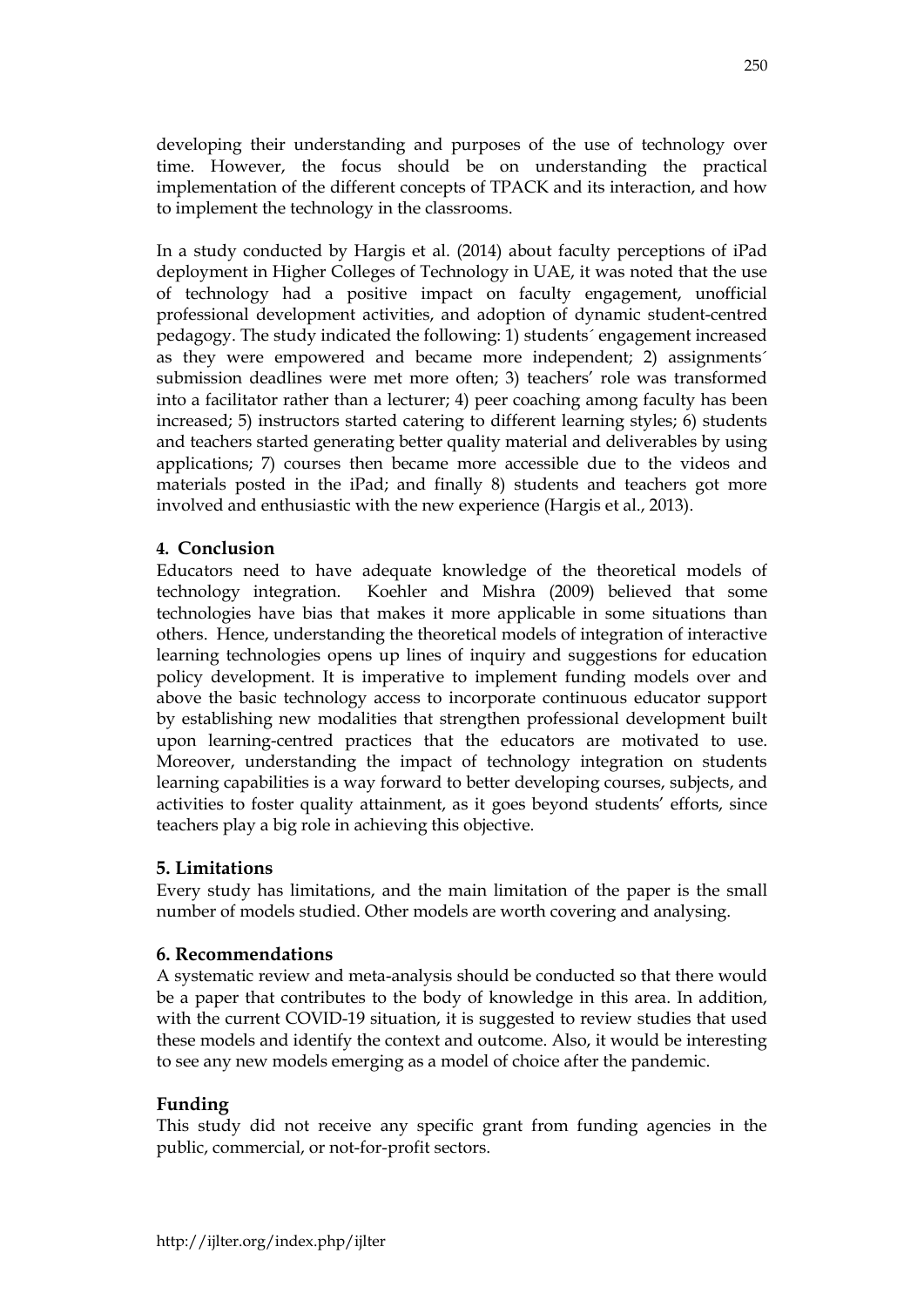#### **7. References**

- Ajzen, I. (1980). *Understanding attitudes and predicting social behavior*. New Jersey: Englewood Cliffs. https://ci.nii.ac.jp/naid/10011527857/
- Ajzen, I., & Driver, B. L. (1992). Application of the theory of planned behavior to leisure choice. *Journal of Leisure Research, 24*(3), 207-224. https://doi.org/10.1080/00222216.1992.11969889
- Angelo, S. M. (2017). *Educators' perceptions of the substitution, augmentation, modification, redefinition model for technology integration*. Northern Colorado: ProQuest LLC. https://search.proquest.com/openview/20acff786525cebe77a7c0b1c61aa2ce/1? pq-origsite=gscholar&cbl=18750
- Avci, Z. Y., O'Dwyer, L. M., & Lawson, J. (2020). Designing effective professional development for technology integration in schools. *Journal of Computer Assisted Learning, 36*(2), 160-177. https://doi.org/10.1111/jcal.12394
- Blackwell, C. K., Lauricella, A. R., & Wartella, E. (2016). The influence of TPACK contextual factors on early childhood educators' tablet computer use. *Computers & Education*, *98*, 57-69. https://doi.org/10.1016/j.compedu.2016.02.010
- Brown, J. P. (2017). Teachers' perspectives of changes in their practice during a technology in mathematics education research project. *Teaching and Teacher Education*, *64*, 52-65. https://doi.org/10.1016/j.tate.2017.01.022
- Castéra, J., Marre, C. C., Yok, M. C., Sherab, K., Impedovo, M. A., Sarapuu, T., Pedregosa, A. D., Malik, S. K., & Armand, H. (2020). Self-reported TPACK of teacher educators across six countries in Asia and Europe. *Education and Information Technologies, 25*(4), 3003-3019. https://doi.org/10.1007/s10639-020- 10106-6
- Chandler, D., & Munday, R. (2020). *A dictionary of media and communication*. https://doi.org/10.1093/acref/9780198841838.001.0001
- Cheng, S., Lu, L., Xie, K., & Vongkulluksn, V. W. (2020). Understanding teacher technology integration from expectancy-value perspectives. *Teaching and Teacher Education, 91*, 103062. https://doi.org/10.1016/j.tate.2020.103062
- Chou, C. C., Block, L., & Jesness, R. (2012). A case study of mobile learning pilot project in K-12 schools*. Journal of Educational Technology Development and Exchange, 5*(2). https://doi.org/10.18785/jetde.0502.02
- Davis, F. D. (1989). Perceived usefulness, perceived ease of use, and user acceptance of information technology. *MIS Quarterly, 13*(3), 319. https://doi.org/10.2307/249008
- Ellis, J., Dare, E., & Roehrig, G. (2016). *From consumers to creators: Adventures learning and its impact on pre-service teachers' TPACK and technology integration.* Society for Information Technology & Teacher Education International Conference, 2834- 2841.
- Goh, E., & Wen, J. (2020). Applying the technology acceptance model to understand hospitality management students' intentions to use electronic discussion boards as a learning tool. *Journal of Teaching in Travel & Tourism, 21*(2), 142-154. https://doi.org/10.1080/15313220.2020.1768621
- Gong, M., Xu, Y., & Yu, Y. (2004). An enhanced technology acceptance model for webbased learning. *Journal of Information Systems Education, 15*(4), 365-374. https://jise.org/volume15/n4/JISEv15n4p365.html
- Haines, K. (2016). Expanding the knowledge base of teachers' use of communication tools for language learning. *System, 62*, 102-112. https://doi.org/10.1016/j.system.2016.07.008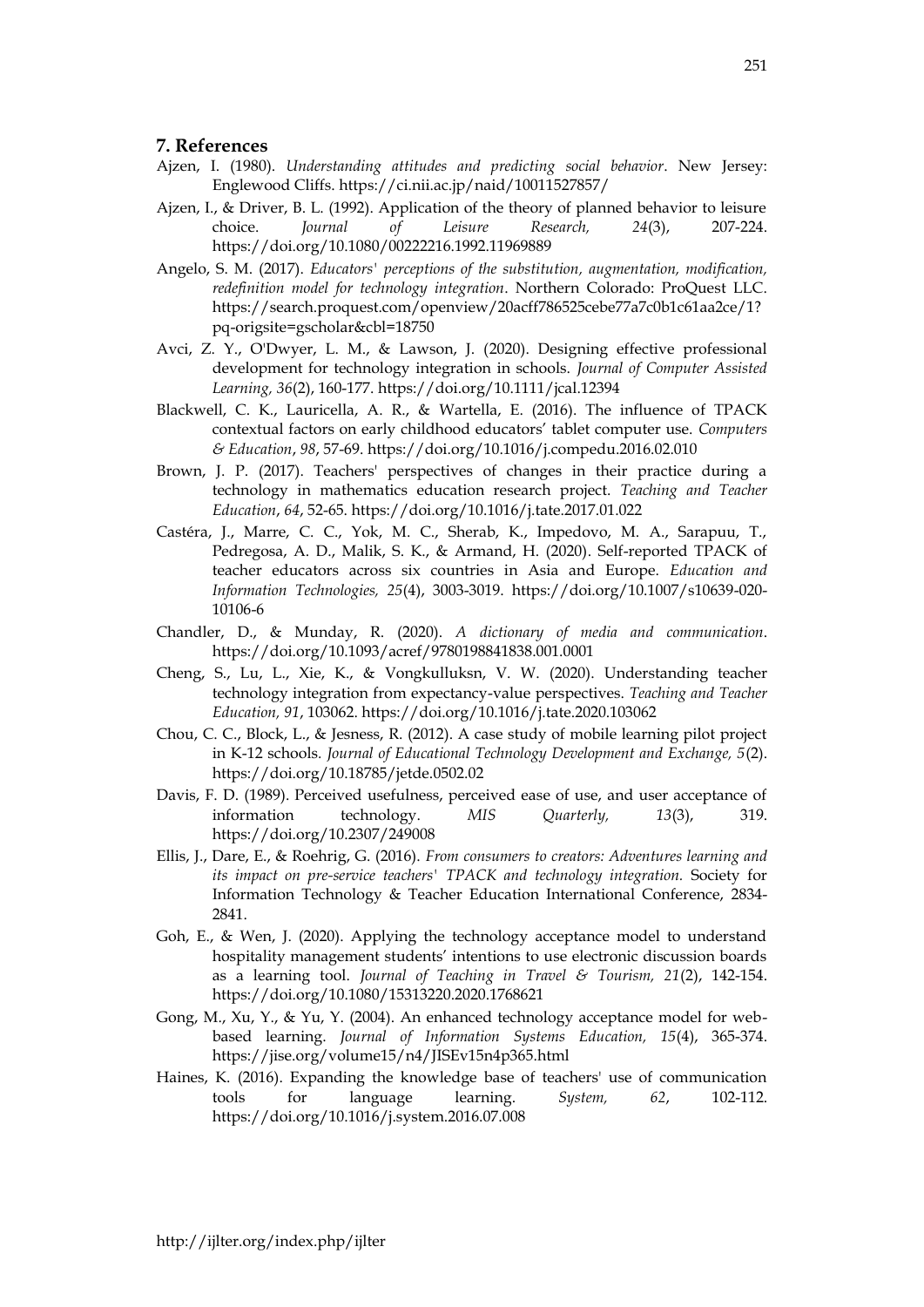- Hao, Y., & Lee, K. S. (2016). Teaching in flipped classrooms: Exploring pre-service teachers' concerns. *Computers in Human Behavior, 57*, 250-260. https://doi.org/10.1016/j.chb.2015.12.022
- Hardman, J. (2019). Towards a pedagogical model of teaching with ICTs for mathematics attainment in primary school: A review of studies 2008–2018. *Heliyon, 5*(5), e01726. https://doi.org/10.1016/j.heliyon.2019.e01726
- Hargis, J., Cavanaugh, C., Kamali, T., & Soto, M. (2014). A federal higher education iPad mobile learning initiative: Triangulation of data to determine early effectiveness. *Innovative Higher Education, 39*(1), 45-57. https://doi.org/10.1007/s10755-013- 9259-y
- Harris, J., & Hoffer, M. J. (2014). *The construct is in the eye of the beholder: School districts'*. SITE 2014-Society for Information Technology & Teacher Education International Conference., 2519-2526.
- Harrison, C., Comber, C., Fisher, T., Haw, K., Lewin, C., &Lunzer, E. (2002). *The impact of information and communication technologies on pupil learning and attainment.* British Educational Communications and Technology Agency (BECTA). https://scholar.google.com/citations?view\_op=view\_citation&hl=en&user=ut-QP28AAAAJ&citation\_for\_view=ut-QP28AAAAJ:u5HHmVD\_uO8C
- Heitink, M., Voogt, J., Verplanken, L., Van Braak, J., & Fisser, P. (2016). Teachers' professional reasoning about their pedagogical use of technology. *Computers & Education,* 101, 70-83. https://doi.org/10.1016/j.compedu.2016.05.009
- Hood, M., Creed, P. A., & Neumann, D. L. (2012). Using the expectancy value model of motivation to understand the relationship between student attitudes and achievement in statistics. *Statistics Education Research Journal, 11*(2), 72-85. https://doi.org/10.52041/serj.v11i2.330
- Johnston, K., Hadley, F., & Waniganayake, M. (2019). Practitioner inquiry as a professional learning strategy to support technology integration in early learning centres: Building understanding through Rogoff's planes of analysis. *Professional Development in Education, 46*(1), 49-64. https://doi.org/10.1080/19415257.2019.1647871
- Koehler, M., & Mishra, P. (2009). What is technological pedagogical content knowledge (TPACK)? *Contemporary Issues in Technological and Teacher Education, 9*(1), 60-70. https://www.learntechlib.org/p/29544/
- Koh, J. H., Chai, C. S., & Lee, M. (2015). Technological pedagogical content knowledge (TPACK) for pedagogical improvement: Editorial for special issue on TPACK. *The Asia-Pacific Education Researcher, 24*(3), 459-462. https://doi.org/10.1007/s40299-015-0241-6
- Mahini, F., Forushan, Z. J., & Haghani, F. (2012). The importance of teacher's role in technology-based education. *Procedia - Social and Behavioral Sciences, 46*, 1614- 1618. https://doi.org/10.1016/j.sbspro.2012.05.348
- Miguel-Revilla, D., Martínez-Ferreira, J. M., & Sánchez-Agustí, M. (2020). Assessing the digital competence of educators in social studies: An analysis in initial teacher training using the TPACK-21 model. *Australasian Journal of Educational Technology*. https://doi.org/10.14742/ajet.5281
- Mishra, P., & Koehler, M. J. (2006). Technological pedagogical content knowledge: A framework for teacher knowledge. *Teachers College Record, 108*(6), 1017-1054. https://doi.org/10.1111/j.1467-9620.2006.00684.x
- Pavlou, V. (2019). Art technology integration: Digital Story tellying as a transformative pedagogy in primary education. *International Journal of Art & Design Education, 39*(1), 195-210. https://doi.org/10.1111/jade.12254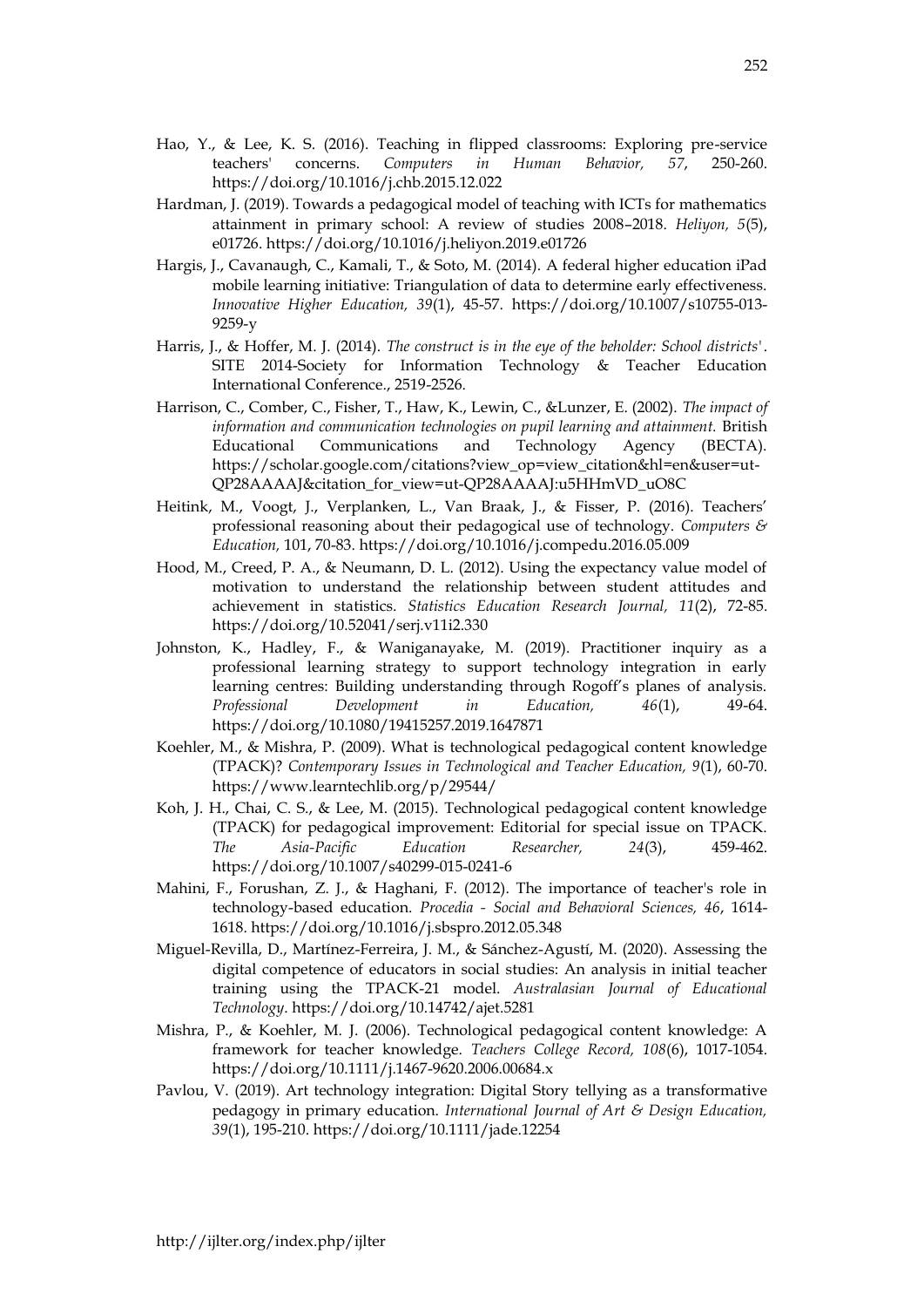- Peterson, P. L., & Clark, C. M. (1978). Teachers' reports of their cognitive processes during teaching. *American Educational Research Journal, 15*(4), 555-565. https://doi.org/10.3102/00028312015004555
- Sang, G., Valcke, M., Braak, J. V., & Tondeur, J. (2010). Student teachers' thinking processes and ICT integration: Predictors of prospective teaching behaviors with educational technology. *Computers & Education, 54*(1), 103-112. https://doi.org/10.1016/j.compedu.2009.07.010
- Shulman, L. S. (2013). Those who understand: Knowledge growth in teaching. *Journal of Education, 193*(3), 1-11. https://doi.org/10.1177/002205741319300302
- Stockwell, G., & Liu, Y. C. (2015). Engaging in mobile phone-based activities for learning vocabulary: An investigation in Japan and Taiwan. *CALICO Journal, 32*(2), 299- 322. https://doi.org/10.1558/cj.v32i2.25000
- Sukendro, S., Habibi, A., Khaeruddin, K., Indrayana, B., Syahruddin, S., Makadada, F. A., & Hakim, H. (2020). Using an extended technology acceptance model to understand students' use of e-learning during COVID-19: Indonesian sport science education context. *Heliyon, 6*(11), e05410. https://doi.org/10.1016/j.heliyon.2020.e05410
- Tamilmani, K., Rana, N. P., Wamba, S. F., & Dwivedi, R. (2021). The extended unified theory of acceptance and use of technology (UTAUT2): A systematic literature review and theory evaluation. *International Journal of Information Management, 57*, 102269. https://doi.org/10.1016/j.ijinfomgt.2020.102269
- Tamim, R. M., Bernard, R. M., Borokhovski, E., Abrami, P. C., & Schmid, R. F. (2011). What forty years of research says about the impact of technology on learning: A second-order meta-analysis and validation study. *Review of Educational Research, 81*(1), 4-28. https://doi.org/10.3102/0034654310393361
- Terada, Y. (2020). *A powerful model for understanding good tech integration*. https://www.collegeforbishops.org/s/SAMR\_-A-Powerful-Model-for-Understanding-Good-Tech-Integration-\_-Edutopia.pdf
- Tondeur, J., Scherer, R., Siddiq, F., & Baran, E. (2019). Enhancing pre-service teachers' technological pedagogical content knowledge (TPACK): A mixed-method study. *Educational Technology Research and Development, 68*(1), 319-343. https://doi.org/10.1007/s11423-019-09692-1
- Tondeur, J., van Braak, J., Sang, G., Voogt, J., Fisser, P., & Ottenbreit-Leftwich, A. (2012). Preparing pre-service teachers to integrate technology in education: A synthesis of qualitative evidence. *Computers & Education, 59*(1), 134-144. https://doi.org/10.1016/j.compedu.2011.10.009
- Tondeur, J., Van Braak, J., Siddiq, F., & Scherer, R. (2016). Time for a new approach to prepare future teachers for educational technology use: Its meaning and measurement. *Computers & Education, 94*, 134-150. https://doi.org/10.1016/j.compedu.2015.11.009
- United Arab Emirates. (n.d.). *Sustainable development knowledge platform.* https://sustainabledevelopment.un.org/memberstates/unitedarabemirates
- Vanduhe, V. Z., Nat, M., & Hasan, H. F. (2020). Continuance intentions to use gamification for training in higher education: Integrating the technology acceptance model (TAM), social motivation, and task technology fit (TTF). *IEEE Access, 8*, 21473-21484. https://doi.org/10.1109/access.2020.2966179
- Venkatesh, V., Morris, M.G., Davis, G.B., & Davis, F.D. (2003). User acceptance of information technology: Toward a unified view. *MIS Quarterly, 27*(3), 425-478. https://doi.org/10.2307/30036540